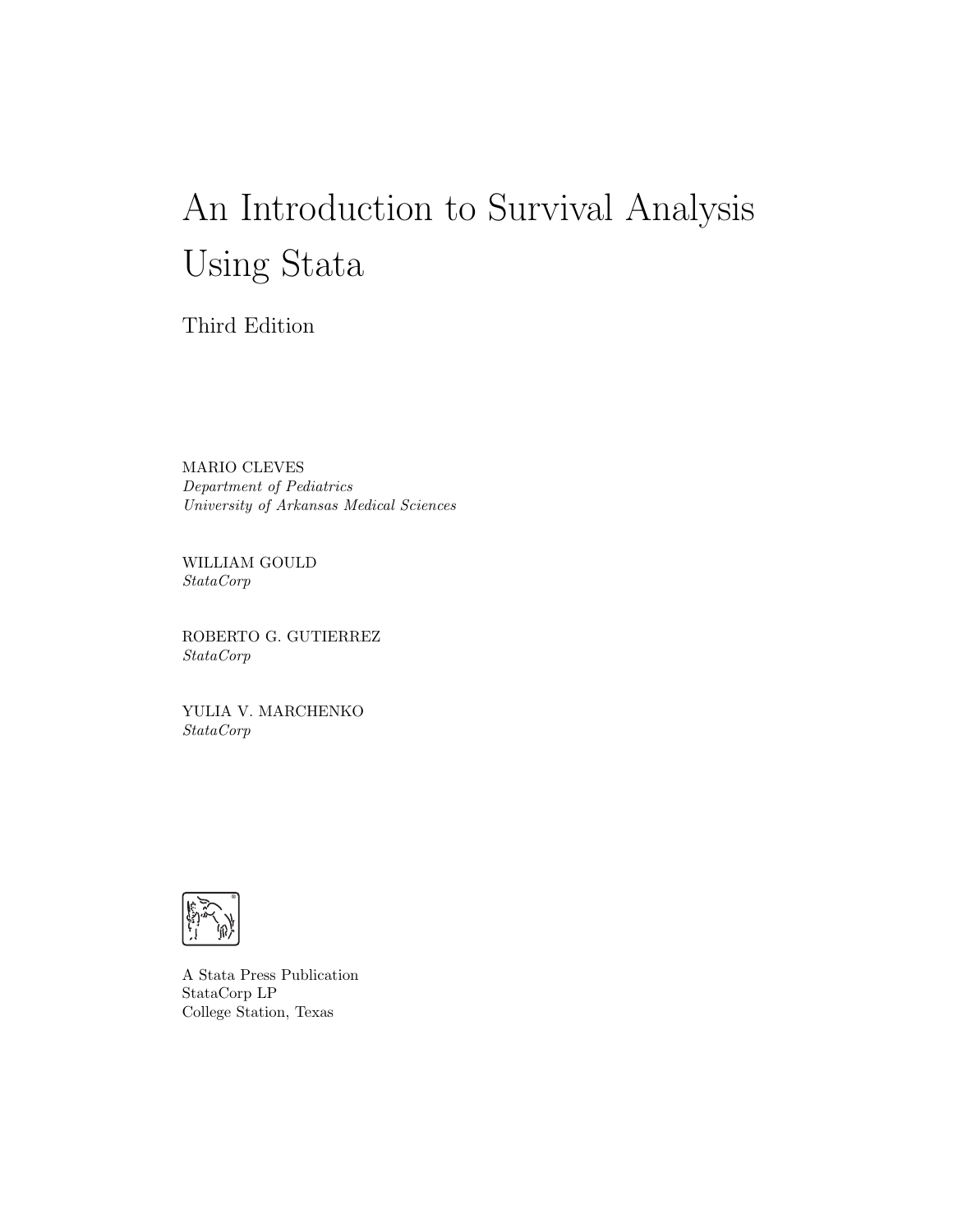

Copyright © 2002, 2004, 2008, 2010 by StataCorp LP All rights reserved. First edition 2002 Revised edition 2004 Second edition 2008 Third edition 2010

Published by Stata Press, 4905 Lakeway Drive, College Station, Texas 77845 Typeset in L<sup>AT</sup>FX  $2\varepsilon$ Printed in the United States of America 10 9 8 7 6 5 4 3 2 1

ISBN-10: 1-59718-074-2 ISBN-13: 978-1-59718-074-0

No part of this book may be reproduced, stored in a retrieval system, or transcribed, in any form or by any means—electronic, mechanical, photocopy, recording, or otherwise—without the prior written permission of StataCorp LP.

Stata is a registered trademark of StataCorp LP. LATEX  $2\varepsilon$  is a trademark of the American Mathematical Society.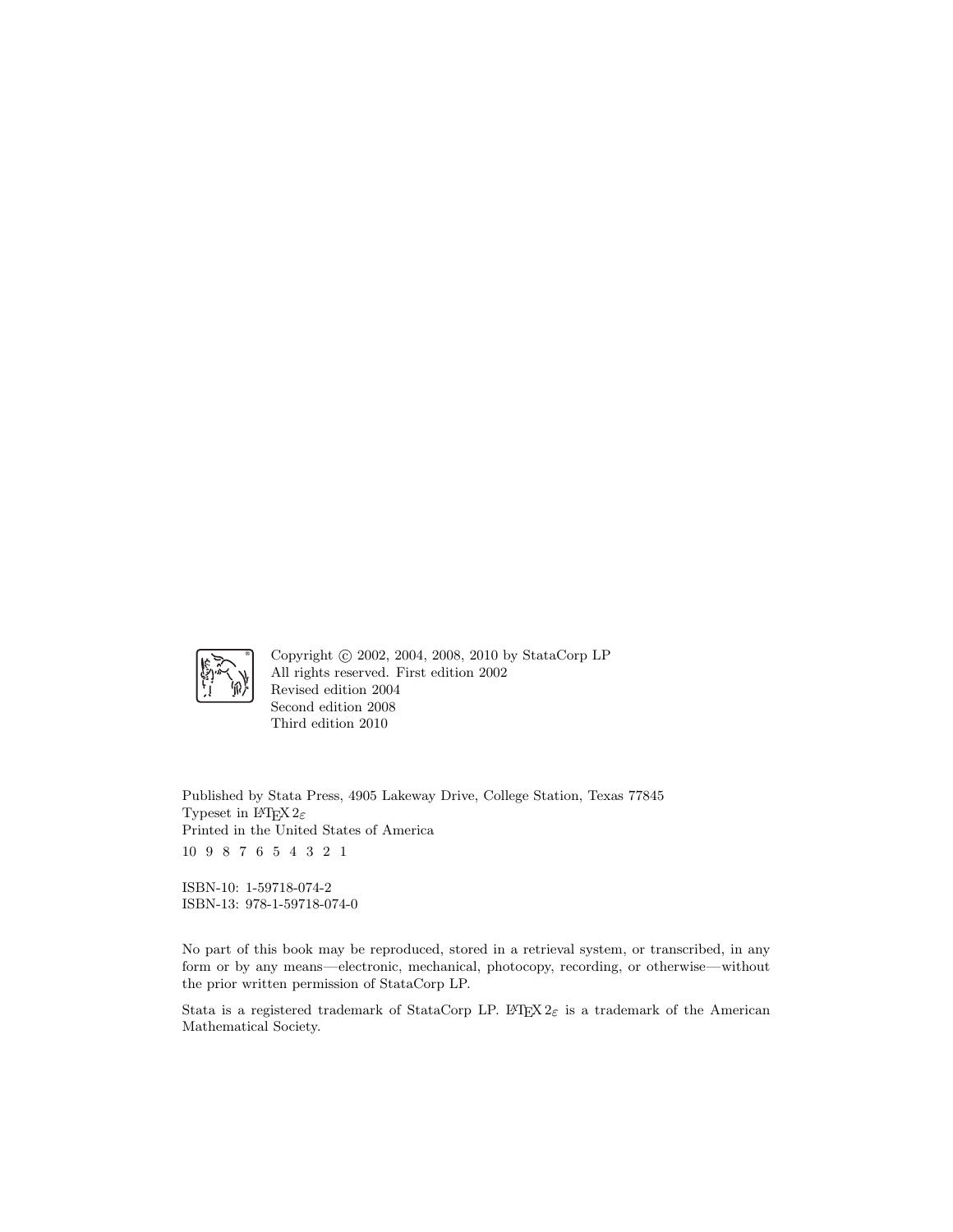# **Contents**

|          |     | List of Tables                                                                         | xiii           |
|----------|-----|----------------------------------------------------------------------------------------|----------------|
|          |     | List of Figures                                                                        | XV             |
|          |     | Preface to the Third Edition                                                           | xix            |
|          |     | Preface to the Second Edition                                                          | xxi            |
|          |     | Preface to the Revised Edition                                                         | xxiii          |
|          |     | Preface to the First Edition                                                           | <b>XXV</b>     |
|          |     | Notation and Typography                                                                | xxvii          |
| 1        |     | The problem of survival analysis                                                       | 1              |
|          | 1.1 |                                                                                        | $\overline{2}$ |
|          | 1.2 |                                                                                        | 3              |
|          | 1.3 |                                                                                        | 5              |
|          | 1.4 | Linking the three approaches $\dots \dots \dots \dots \dots \dots \dots \dots$         | $\overline{5}$ |
| $\bf{2}$ |     | Describing the distribution of failure times                                           | 7              |
|          | 2.1 | The survivor and hazard functions $\ldots$ ,                                           | $\overline{7}$ |
|          | 2.2 | The quantile function $\ldots \ldots \ldots \ldots \ldots \ldots \ldots \ldots \ldots$ | 10             |
|          | 2.3 | Interpreting the cumulative hazard and hazard rate $\ldots \ldots \ldots$              | 13             |
|          |     | 2.3.1<br>Interpreting the cumulative hazard                                            | 13             |
|          |     | 2.3.2                                                                                  | 15             |
|          | 2.4 | Means and medians                                                                      | 16             |
| 3        |     | <b>Hazard</b> models                                                                   | 19             |
|          | 3.1 |                                                                                        | 20             |
|          | 3.2 | Semiparametric models                                                                  | 21             |
|          | 3.3 |                                                                                        | 24             |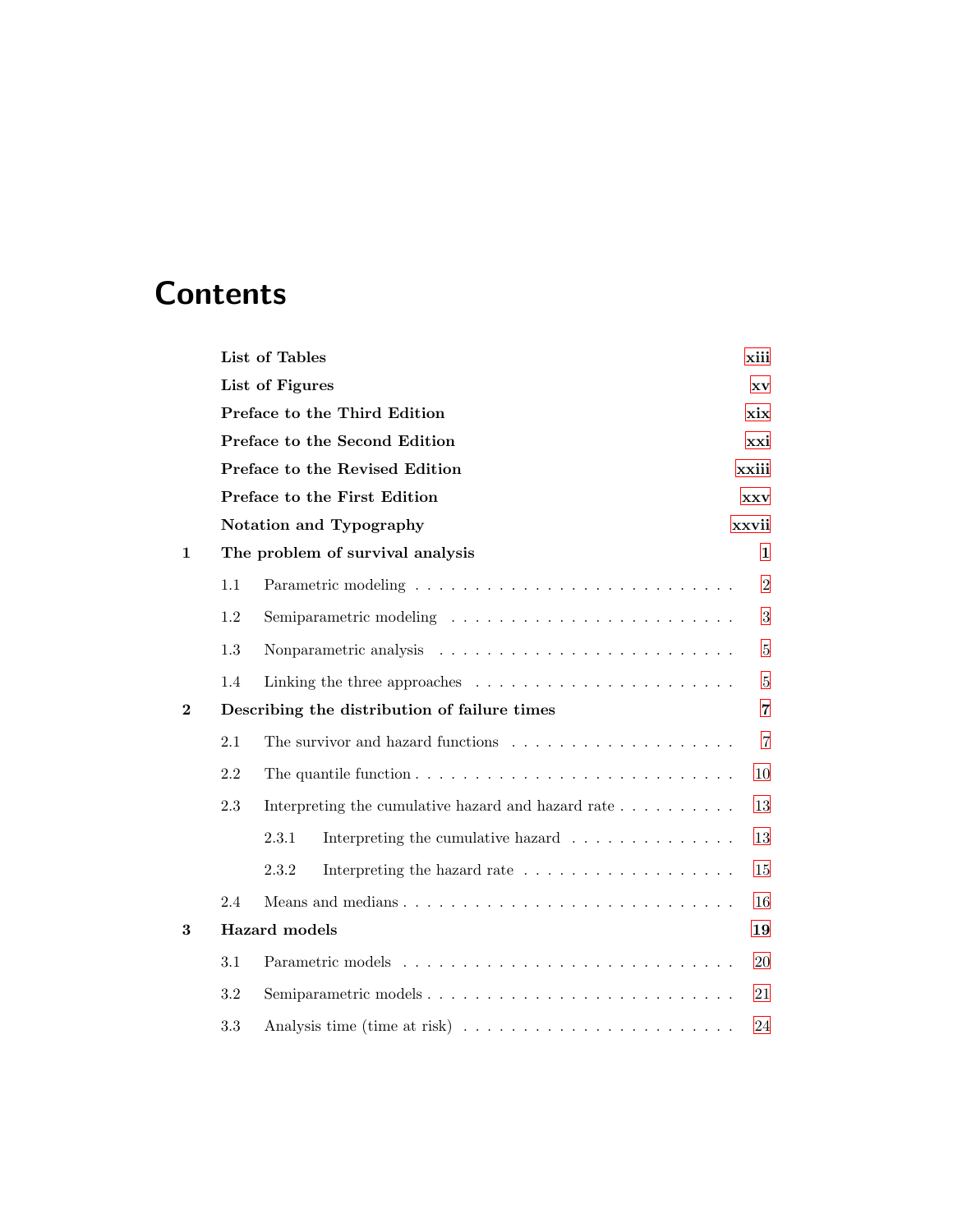## vi Contents

| $\overline{\mathbf{4}}$ | Censoring and truncation | 29                                                                                       |                                                                                               |        |  |  |  |
|-------------------------|--------------------------|------------------------------------------------------------------------------------------|-----------------------------------------------------------------------------------------------|--------|--|--|--|
|                         | 4.1                      |                                                                                          |                                                                                               | 29     |  |  |  |
|                         |                          | 4.1.1                                                                                    |                                                                                               | $30\,$ |  |  |  |
|                         |                          | 4.1.2                                                                                    |                                                                                               | 32     |  |  |  |
|                         |                          | 4.1.3                                                                                    | Left-censoring $\ldots \ldots \ldots \ldots \ldots \ldots \ldots \ldots \ldots$               | 34     |  |  |  |
|                         | 4.2                      |                                                                                          |                                                                                               | 34     |  |  |  |
|                         |                          | 4.2.1                                                                                    | Left-truncation (delayed entry) $\ldots \ldots \ldots \ldots \ldots$                          | 34     |  |  |  |
|                         |                          | 4.2.2                                                                                    | Interval-truncation (gaps) $\ldots \ldots \ldots \ldots \ldots \ldots$                        | $35\,$ |  |  |  |
|                         |                          | 4.2.3                                                                                    |                                                                                               | 36     |  |  |  |
| 5                       |                          |                                                                                          | Recording survival data                                                                       | 37     |  |  |  |
|                         | 5.1                      |                                                                                          |                                                                                               | 37     |  |  |  |
|                         | 5.2                      |                                                                                          |                                                                                               | 40     |  |  |  |
|                         | 5.3                      |                                                                                          |                                                                                               |        |  |  |  |
| 6                       |                          | Using stset<br>47                                                                        |                                                                                               |        |  |  |  |
|                         | 6.1                      |                                                                                          |                                                                                               | 48     |  |  |  |
|                         | 6.2                      | 51                                                                                       |                                                                                               |        |  |  |  |
|                         | 6.3                      | $51\,$<br>Syntax of the stset command $\ldots \ldots \ldots \ldots \ldots \ldots \ldots$ |                                                                                               |        |  |  |  |
|                         |                          | 6.3.1                                                                                    |                                                                                               | 52     |  |  |  |
|                         |                          | 6.3.2                                                                                    |                                                                                               | $55\,$ |  |  |  |
|                         |                          | 6.3.3                                                                                    | Specifying what constitutes failure $\ldots \ldots \ldots \ldots$                             | 57     |  |  |  |
|                         |                          | 6.3.4                                                                                    | Specifying when subjects exit from the analysis $\dots \dots$                                 | $59\,$ |  |  |  |
|                         |                          | 6.3.5                                                                                    | Specifying when subjects enter the analysis $\ldots \ldots \ldots$                            | 62     |  |  |  |
|                         |                          | 6.3.6                                                                                    | Specifying the subject-ID variable $\ldots \ldots \ldots \ldots \ldots$                       | 65     |  |  |  |
|                         |                          | 6.3.7                                                                                    | Specifying the begin-of-span variable $\ldots \ldots \ldots \ldots$                           | 67     |  |  |  |
|                         |                          | 6.3.8                                                                                    |                                                                                               | 70     |  |  |  |
| 7                       |                          | After stset                                                                              |                                                                                               | 73     |  |  |  |
|                         | 7.1                      |                                                                                          |                                                                                               | 73     |  |  |  |
|                         | 7.2                      |                                                                                          |                                                                                               | 76     |  |  |  |
|                         | 7.3                      |                                                                                          | Use stdescribe $\ldots \ldots \ldots \ldots \ldots \ldots \ldots \ldots \ldots \ldots \ldots$ | 77     |  |  |  |
|                         | 7.4                      | 78                                                                                       |                                                                                               |        |  |  |  |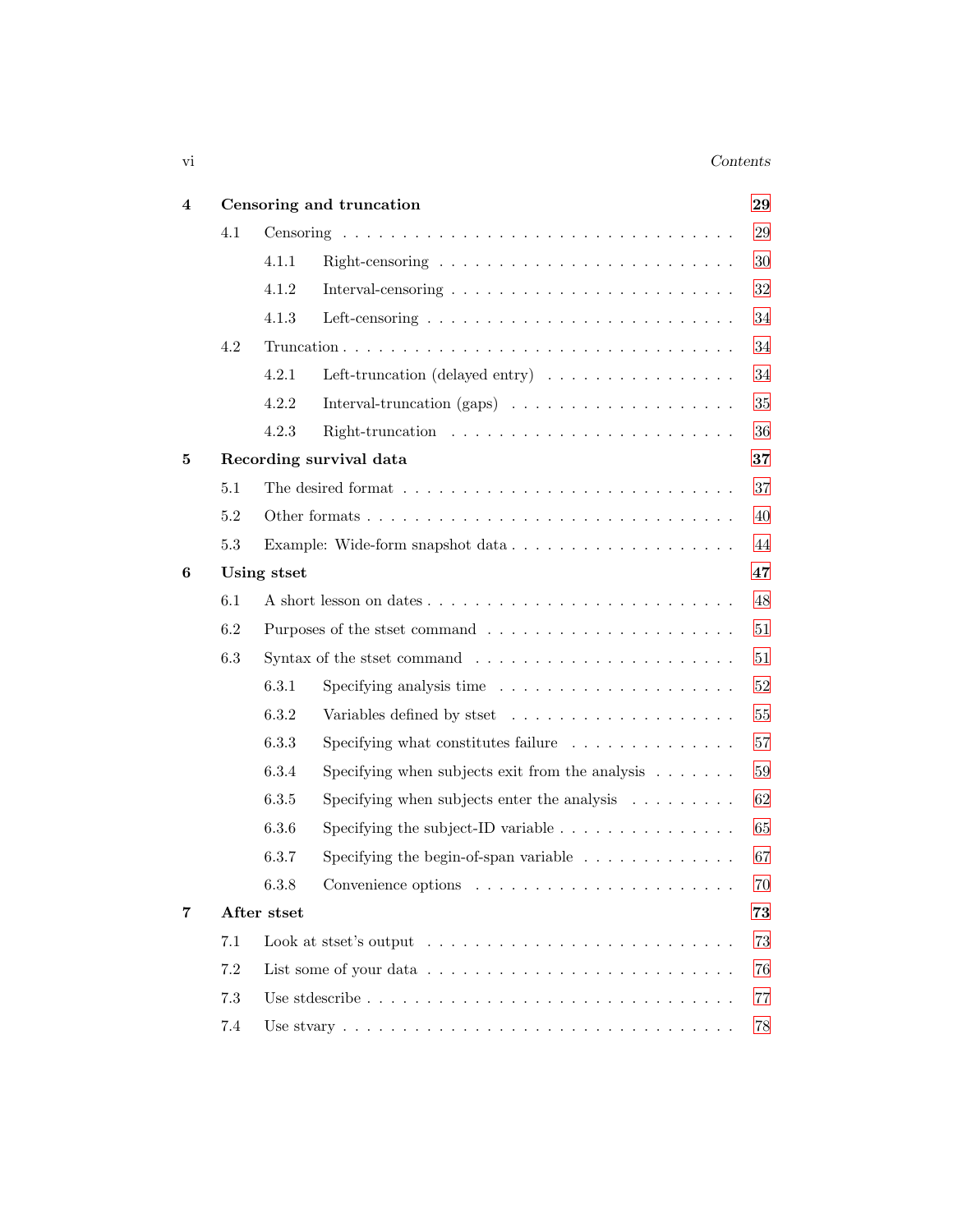| Vll |
|-----|
|     |

|   | 7.5 |       |                                                                           | 80  |  |  |  |  |
|---|-----|-------|---------------------------------------------------------------------------|-----|--|--|--|--|
|   | 7.6 |       |                                                                           |     |  |  |  |  |
| 8 |     |       | Nonparametric analysis                                                    | 91  |  |  |  |  |
|   | 8.1 |       | Inadequacies of standard univariate methods                               | 91  |  |  |  |  |
|   | 8.2 |       |                                                                           | 93  |  |  |  |  |
|   |     | 8.2.1 |                                                                           | 93  |  |  |  |  |
|   |     | 8.2.2 |                                                                           | 96  |  |  |  |  |
|   |     | 8.2.3 | Left-truncation (delayed entry) $\ldots \ldots \ldots \ldots \ldots$      | 97  |  |  |  |  |
|   |     | 8.2.4 | Interval-truncation $(gaps) \dots \dots \dots \dots \dots \dots \dots$    | 99  |  |  |  |  |
|   |     | 8.2.5 | Relationship to the empirical distribution function $\hfill\ldots\ldots$  | 99  |  |  |  |  |
|   |     | 8.2.6 |                                                                           | 101 |  |  |  |  |
|   |     | 8.2.7 | Graphing the Kaplan–Meier estimate                                        | 102 |  |  |  |  |
|   | 8.3 |       |                                                                           | 107 |  |  |  |  |
|   | 8.4 | 113   |                                                                           |     |  |  |  |  |
|   | 8.5 |       | Estimating mean and median survival times $\ldots \ldots \ldots \ldots$   | 117 |  |  |  |  |
|   | 8.6 |       |                                                                           | 122 |  |  |  |  |
|   |     | 8.6.1 | The log-rank test $\dots \dots \dots \dots \dots \dots \dots \dots \dots$ | 123 |  |  |  |  |
|   |     | 8.6.2 | The Wilcoxon test $\dots \dots \dots \dots \dots \dots \dots \dots$       | 125 |  |  |  |  |
|   |     | 8.6.3 | Other tests                                                               | 125 |  |  |  |  |
|   |     | 8.6.4 |                                                                           | 126 |  |  |  |  |
| 9 |     |       | The Cox proportional hazards model                                        | 129 |  |  |  |  |
|   | 9.1 |       |                                                                           | 130 |  |  |  |  |
|   |     | 9.1.1 | The Cox model has no intercept $\dots \dots \dots \dots \dots \dots$      | 131 |  |  |  |  |
|   |     | 9.1.2 |                                                                           | 131 |  |  |  |  |
|   |     | 9.1.3 | The effect of units on coefficients                                       | 133 |  |  |  |  |
|   |     | 9.1.4 | Estimating the baseline cumulative hazard and survivor                    | 135 |  |  |  |  |
|   |     | 9.1.5 | Estimating the baseline hazard function                                   | 139 |  |  |  |  |
|   |     | 9.1.6 | The effect of units on the baseline functions $\ldots \ldots \ldots$      | 143 |  |  |  |  |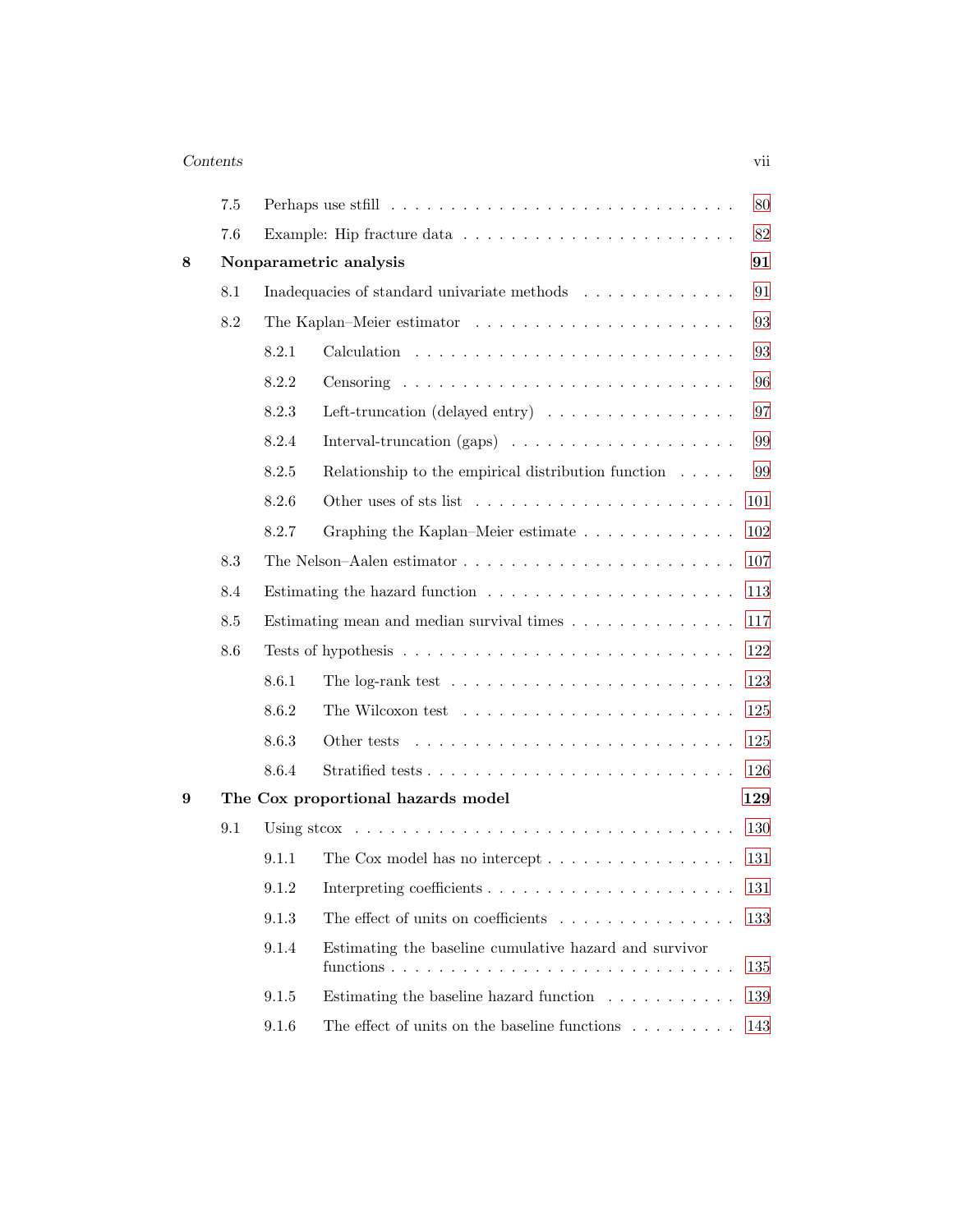## viii Contents

|    | 9.2  |           |                                                                               | 145 |
|----|------|-----------|-------------------------------------------------------------------------------|-----|
|    |      | 9.2.1     |                                                                               | 145 |
|    |      | 9.2.2     |                                                                               | 148 |
|    |      |           | The marginal calculation $\ldots \ldots \ldots \ldots \ldots \ldots \ldots$   | 148 |
|    |      |           | The partial calculation $\ldots \ldots \ldots \ldots \ldots \ldots \ldots$    | 149 |
|    |      |           | The Breslow approximation $\ldots \ldots \ldots \ldots \ldots \ldots$         | 150 |
|    |      |           | The Efron approximation $\ldots \ldots \ldots \ldots \ldots \ldots$           | 151 |
|    |      | 9.2.3     |                                                                               | 151 |
|    | 9.3  |           |                                                                               | 152 |
|    |      | 9.3.1     | Obtaining coefficient estimates $\ldots \ldots \ldots \ldots \ldots$          | 152 |
|    |      | 9.3.2     | Obtaining estimates of baseline functions                                     | 155 |
|    | 9.4  |           | $\cos$ models with shared frailty $\dots \dots \dots \dots \dots \dots \dots$ | 156 |
|    |      | 9.4.1     |                                                                               | 157 |
|    |      | 9.4.2     | Obtaining estimates of baseline functions                                     | 161 |
|    | 9.5  |           | $\cos$ models with survey data $\ldots \ldots \ldots \ldots \ldots \ldots$    | 164 |
|    |      | 9.5.1     | Declaring survey characteristics                                              | 165 |
|    |      | 9.5.2     | Fitting a Cox model with survey data                                          | 166 |
|    |      | $9.5.3\,$ | Some caveats of analyzing survival data from complex                          | 168 |
|    | 9.6  |           | Cox model with missing data—multiple imputation $\ldots \ldots \ldots$        | 169 |
|    |      | 9.6.1     |                                                                               | 171 |
|    |      | 9.6.2     | Multiple-imputation inference                                                 | 173 |
| 10 |      |           | Model building using stcox                                                    | 177 |
|    | 10.1 |           |                                                                               | 177 |
|    | 10.2 |           |                                                                               | 178 |
|    | 10.3 |           |                                                                               | 180 |
|    |      | 10.3.1    |                                                                               | 182 |
|    | 10.4 |           |                                                                               | 186 |
|    | 10.5 |           |                                                                               | 189 |
|    |      | 10.5.1    |                                                                               | 191 |
|    |      |           |                                                                               |     |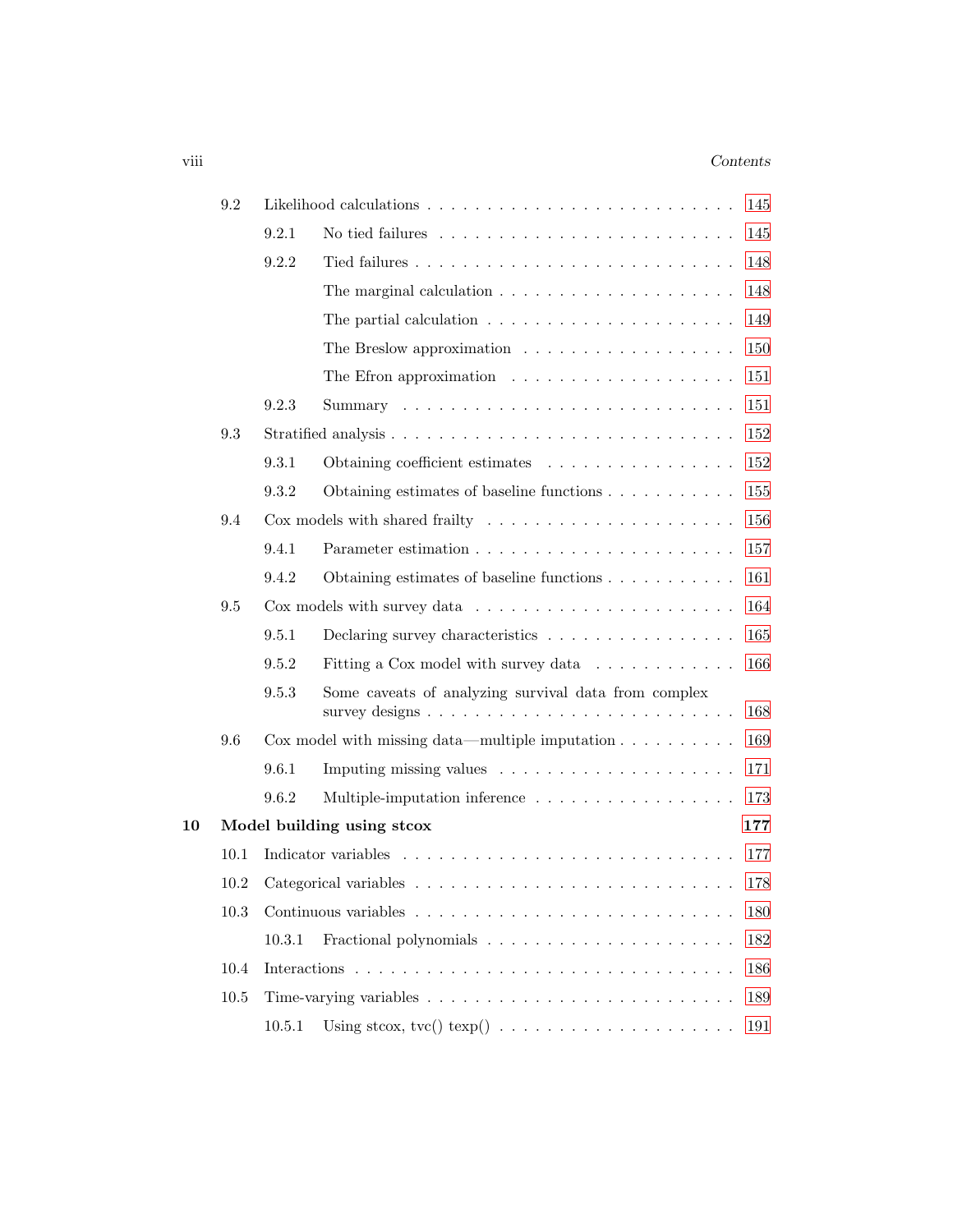## Contents ix

|    |          | 10.5.2            | Using stsplit $\ldots \ldots \ldots \ldots \ldots \ldots \ldots \ldots \ldots$   | 193 |  |  |
|----|----------|-------------------|----------------------------------------------------------------------------------|-----|--|--|
|    | 10.6     |                   | Modeling group effects: fixed-effects, random-effects, stratifica-               | 197 |  |  |
| 11 |          |                   | The Cox model: Diagnostics                                                       | 203 |  |  |
|    | 11.1     |                   | Testing the proportional-hazards assumption $\ldots \ldots \ldots \ldots$        | 203 |  |  |
|    |          | 11.1.1            |                                                                                  | 203 |  |  |
|    |          | 11.1.2            | Test based on Schoenfeld residuals                                               | 206 |  |  |
|    |          | 11.1.3            |                                                                                  | 209 |  |  |
|    | 11.2     |                   |                                                                                  | 212 |  |  |
|    |          |                   | Reye's syndrome data $\dots \dots \dots \dots \dots \dots \dots \dots$           | 213 |  |  |
|    |          | 11.2.1            |                                                                                  | 214 |  |  |
|    |          | 11.2.2            |                                                                                  | 219 |  |  |
|    |          | 11.2.3            | Outliers and influential points                                                  | 223 |  |  |
| 12 |          | Parametric models |                                                                                  | 229 |  |  |
|    | 12.1     | 229               |                                                                                  |     |  |  |
|    | 12.2     |                   |                                                                                  | 232 |  |  |
|    |          | 12.2.1            | Parametric proportional hazards models                                           | 233 |  |  |
|    |          | 12.2.2            | Accelerated failure-time models                                                  | 239 |  |  |
|    |          | 12.2.3            | Comparing the two parameterizations $\ldots \ldots \ldots \ldots$                | 241 |  |  |
| 13 |          |                   | A survey of parametric regression models in Stata                                | 245 |  |  |
|    | 13.1     |                   |                                                                                  | 247 |  |  |
|    |          | 13.1.1            | Exponential regression in the PH metric $\ldots \ldots \ldots$                   | 247 |  |  |
|    |          | 13.1.2            | Exponential regression in the AFT metric $\dots \dots \dots$                     | 254 |  |  |
|    | 13.2     |                   |                                                                                  | 256 |  |  |
|    |          | 13.2.1            | Weibull regression in the PH metric $\ldots \ldots \ldots \ldots \ldots$         | 256 |  |  |
|    |          |                   |                                                                                  | 261 |  |  |
|    |          | 13.2.2            | Weibull regression in the AFT metric $\ldots \ldots \ldots \ldots$               | 265 |  |  |
|    | 13.3     |                   |                                                                                  | 266 |  |  |
|    | 13.4     |                   | Lognormal regression $(AFT \; metric) \ldots \ldots \ldots \ldots \ldots \ldots$ | 269 |  |  |
|    | $13.5\,$ |                   |                                                                                  | 273 |  |  |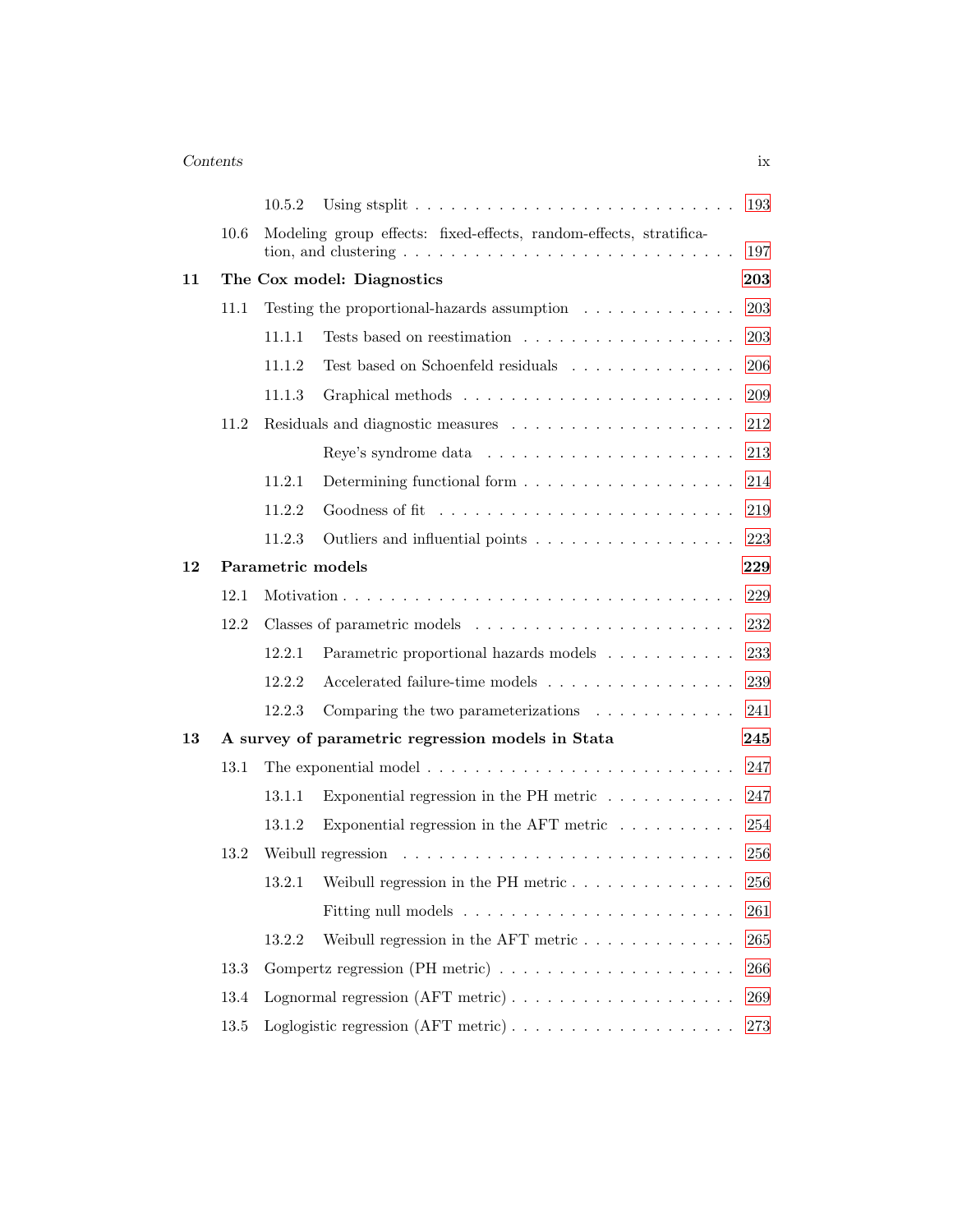|    | 13.6 | Generalized gamma regression (AFT metric)<br>276 |                                                                                       |         |  |  |  |
|----|------|--------------------------------------------------|---------------------------------------------------------------------------------------|---------|--|--|--|
|    | 13.7 |                                                  | Choosing among parametric models                                                      | 278     |  |  |  |
|    |      | 13.7.1                                           |                                                                                       | 278     |  |  |  |
|    |      | 13.7.2                                           | Nonnested models                                                                      | 281     |  |  |  |
| 14 |      |                                                  | Postestimation commands for parametric models                                         | 283     |  |  |  |
|    | 14.1 |                                                  | Use of predict after streg                                                            | 283     |  |  |  |
|    |      | 14.1.1                                           | Predicting the time of failure                                                        | 285     |  |  |  |
|    |      | 14.1.2                                           | Predicting the hazard and related functions                                           | 291     |  |  |  |
|    |      | 14.1.3                                           |                                                                                       | 294     |  |  |  |
|    | 14.2 |                                                  | Using steurve $\ldots \ldots \ldots \ldots \ldots \ldots \ldots \ldots \ldots$        | $\,295$ |  |  |  |
| 15 |      |                                                  | Generalizing the parametric regression model                                          | 301     |  |  |  |
|    | 15.1 |                                                  | Using the ancillary () option $\dots \dots \dots \dots \dots \dots \dots \dots \dots$ | 301     |  |  |  |
|    | 15.2 |                                                  |                                                                                       | 307     |  |  |  |
|    | 15.3 |                                                  |                                                                                       | 310     |  |  |  |
|    |      | 15.3.1                                           |                                                                                       | 311     |  |  |  |
|    |      | 15.3.2                                           |                                                                                       | $312\,$ |  |  |  |
|    |      | 15.3.3                                           | Testing for heterogeneity $\dots \dots \dots \dots \dots \dots \dots$                 | 317     |  |  |  |
|    |      | 15.3.4                                           |                                                                                       | 324     |  |  |  |
| 16 |      |                                                  | Power and sample-size determination for survival analysis                             | 333     |  |  |  |
|    | 16.1 |                                                  |                                                                                       | 335     |  |  |  |
|    |      | 16.1.1                                           |                                                                                       | 336     |  |  |  |
|    |      | 16.1.2                                           | Comparing two survivor functions nonparametrically                                    | 337     |  |  |  |
|    |      | 16.1.3                                           | Comparing two exponential survivor functions $\ldots \ldots$                          | 341     |  |  |  |
|    |      | 16.1.4                                           |                                                                                       | 345     |  |  |  |
|    | 16.2 |                                                  | Accounting for withdrawal and accrual of subjects                                     | 348     |  |  |  |
|    |      | 16.2.1                                           | The effect of withdrawal or loss to follow-up $\dots \dots$                           | 348     |  |  |  |
|    |      | 16.2.2                                           |                                                                                       | 349     |  |  |  |
|    |      | 16.2.3                                           |                                                                                       | 351     |  |  |  |
|    | 16.3 |                                                  |                                                                                       | 359     |  |  |  |
|    | 16.4 |                                                  |                                                                                       | 360     |  |  |  |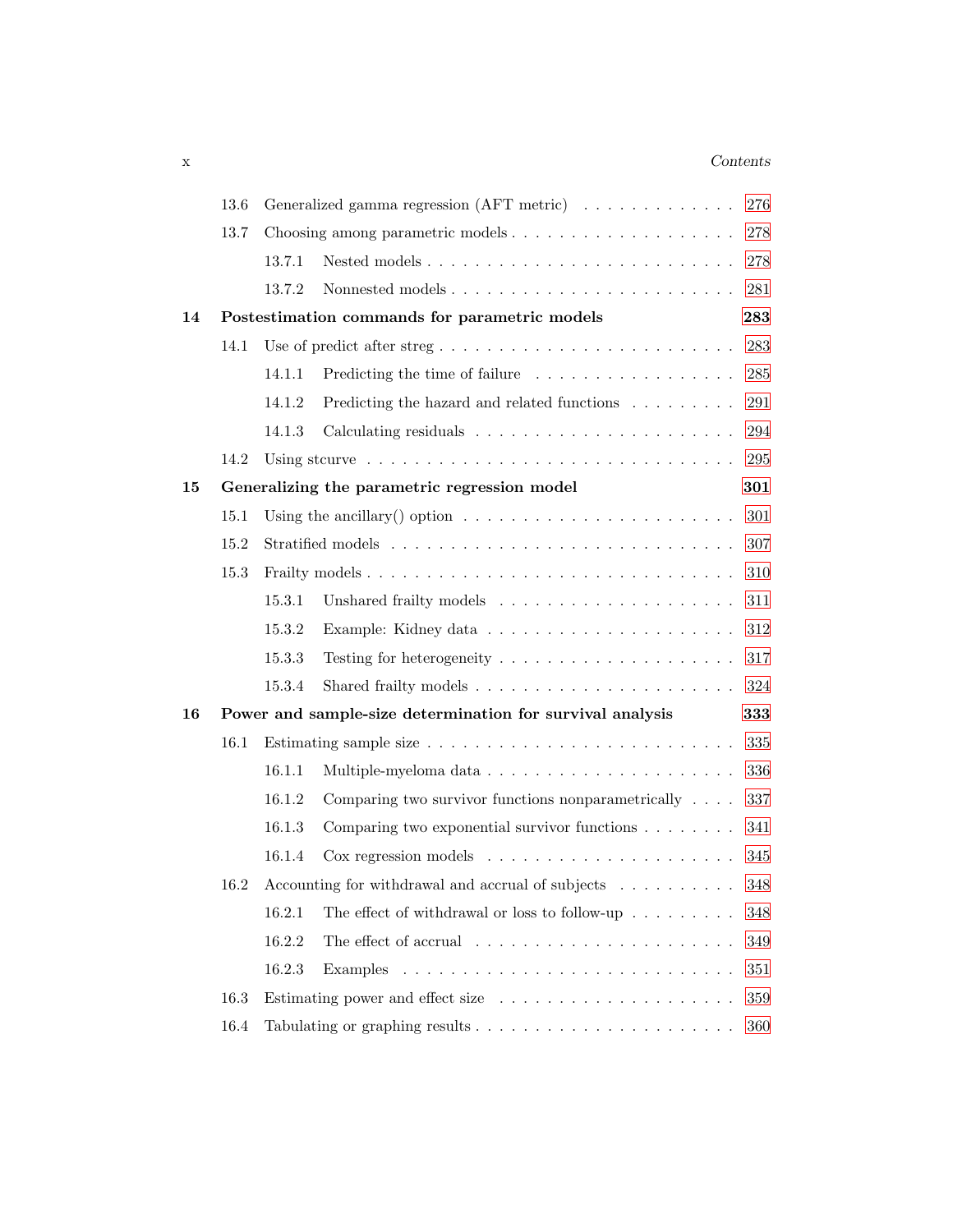## Contents xi

| 17 | Competing risks                                              |              |                                                                             |     |  |  |  |  |  |
|----|--------------------------------------------------------------|--------------|-----------------------------------------------------------------------------|-----|--|--|--|--|--|
|    | 17.1                                                         |              |                                                                             |     |  |  |  |  |  |
|    | 17.2                                                         |              |                                                                             |     |  |  |  |  |  |
|    | 17.3                                                         |              |                                                                             |     |  |  |  |  |  |
|    | 17.3.1<br>17.3.2<br>Cumulative incidence functions<br>17.3.3 |              |                                                                             |     |  |  |  |  |  |
|    |                                                              |              |                                                                             |     |  |  |  |  |  |
|    |                                                              |              |                                                                             |     |  |  |  |  |  |
|    | 17.4                                                         |              |                                                                             |     |  |  |  |  |  |
|    |                                                              | 17.4.1       |                                                                             | 375 |  |  |  |  |  |
|    |                                                              |              | Simultaneous regressions for cause-specific hazards                         | 378 |  |  |  |  |  |
|    |                                                              | 17.4.2       | Cumulative incidence functions                                              | 382 |  |  |  |  |  |
|    |                                                              |              | Using sterreg $\ldots \ldots \ldots \ldots \ldots \ldots \ldots \ldots$     | 382 |  |  |  |  |  |
|    |                                                              |              | Using stox $\ldots \ldots \ldots \ldots \ldots \ldots \ldots \ldots \ldots$ | 389 |  |  |  |  |  |
|    | 17.5                                                         |              |                                                                             | 389 |  |  |  |  |  |
|    |                                                              | References   |                                                                             | 393 |  |  |  |  |  |
|    |                                                              | Author index |                                                                             | 401 |  |  |  |  |  |
|    | Subject index<br>405                                         |              |                                                                             |     |  |  |  |  |  |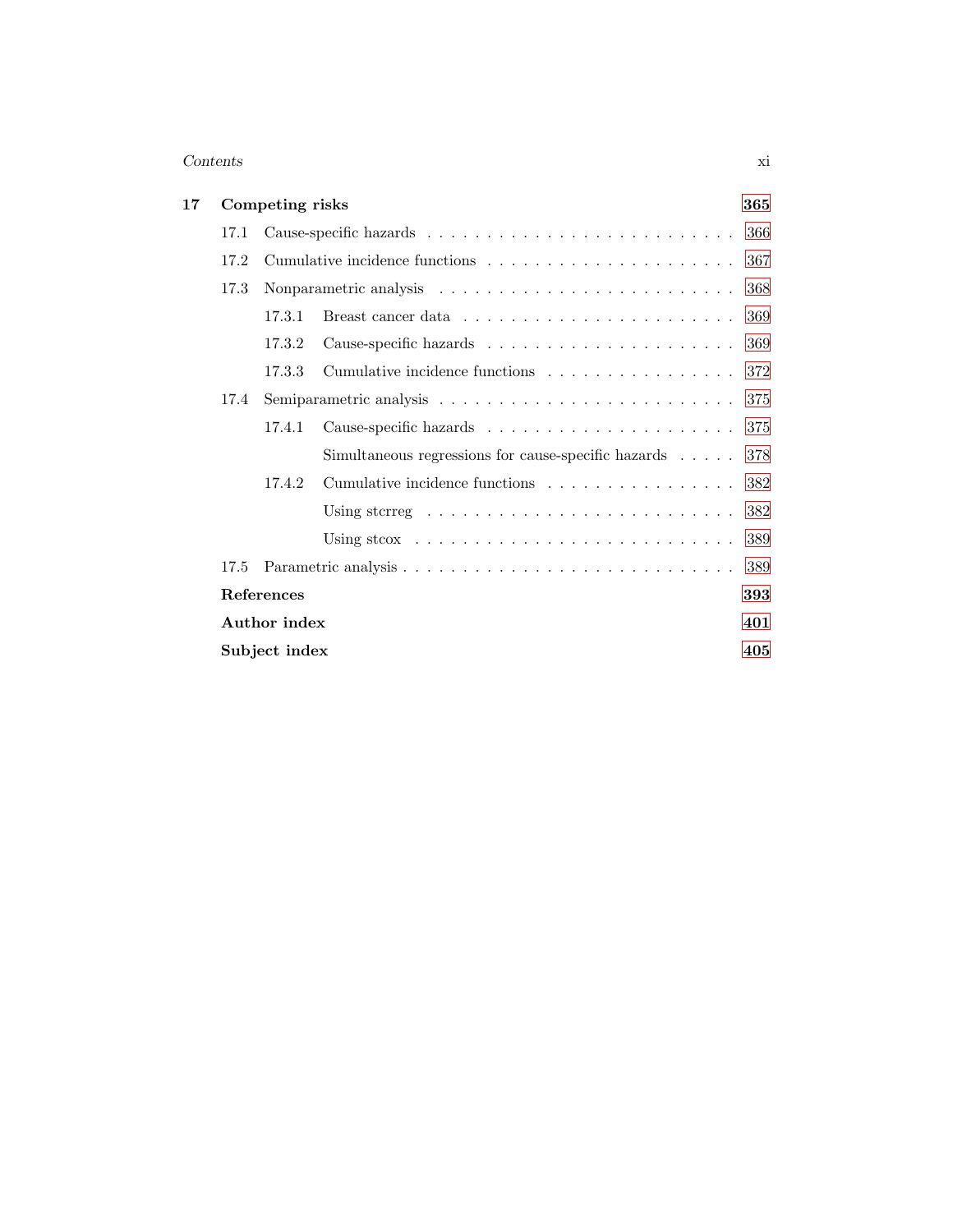(Pages omitted)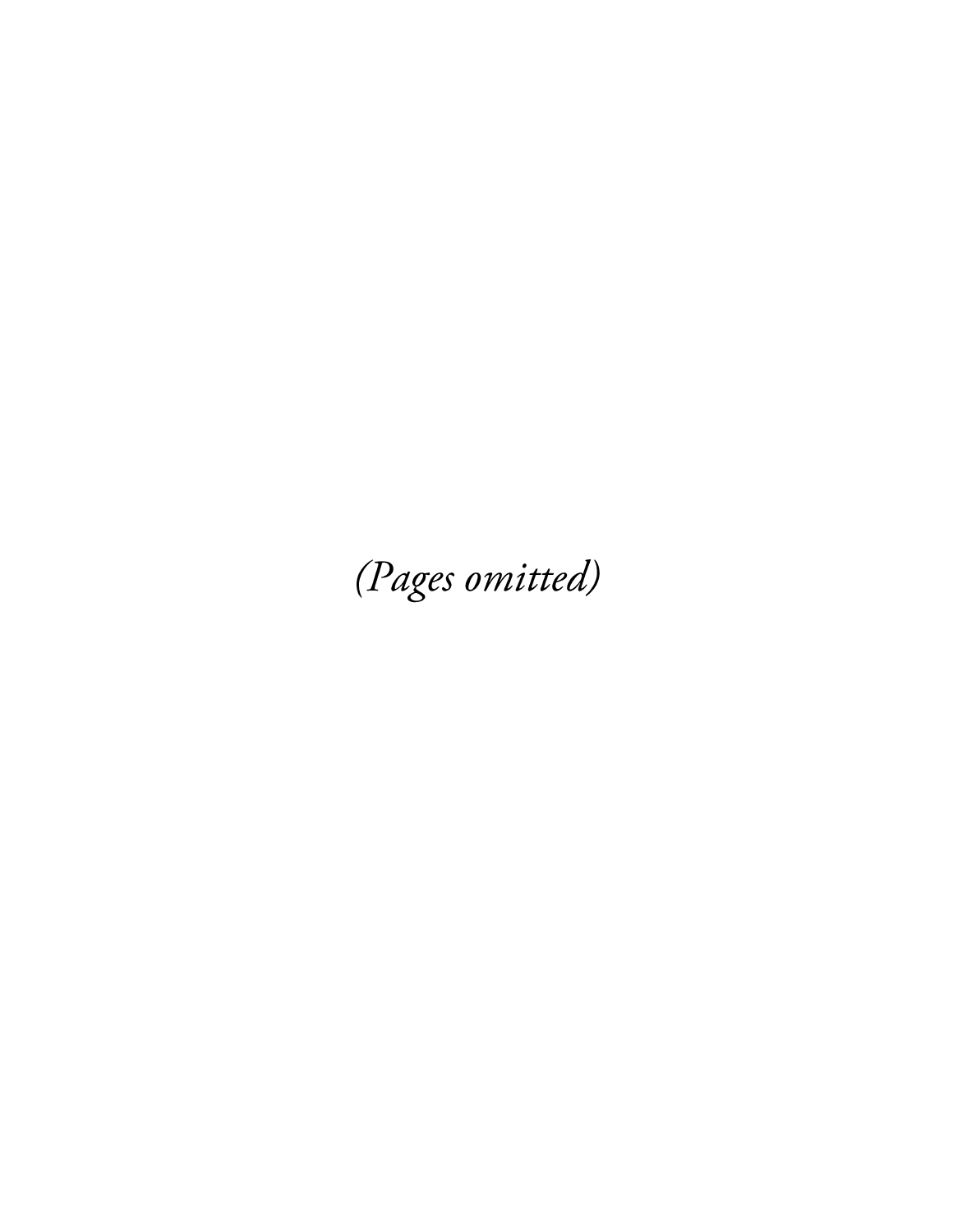## Preface to the Third Edition

This third edition updates the second edition to reflect the additions to the software made in Stata 11, which was released in July 2009. The updates include syntax and output changes. The two most notable differences here are Stata's new treatment of factor (categorical) variables and Stata's new syntax for obtaining predictions and other diagnostics after stcox.

As of Stata 11, the xi: prefix for specifying categorical variables and interactions has been deprecated. Whereas in previous versions of Stata, you might have typed

. xi: stcox i.drug\*i.race

to obtain main effects on drug and race and their interaction, in Stata 11 you type

. stcox i.drug##i.race

Furthermore, when you used xi:, Stata created indicator variables in your data that identified the levels of your categorical variables and interactions. As of Stata 11, the calculations are performed intrinsically without generating any additional variables in your data.

Previous to Stata 11, if you wanted residuals or other diagnostic measures for Cox regression, you had to specify them when you fit your model. For example, to obtain Schoenfeld residuals you might have typed

```
. stcox age protect, schoenfeld(sch*)
```
to generate variables sch1 and sch2 containing the Schoenfeld residuals for age and protect, respectively. This has been changed in Stata 11 to be more consistent with Stata's other estimation commands. The new syntax is

```
. stcox age protect
. predict sch*, schoenfeld
```
Chapter 4 has been updated to describe the subtle difference between right-censoring and right-truncation, while previous editions had treated these concepts as synonymous.

Chapter 9 includes an added section on Cox regression that handles missing data with multiple imputation. Stata 11's new mi suite of commands for imputing missing data and fitting Cox regression on multiply imputed data are described. mi is discussed in the context of stcox, but what is covered there applies to streg and stcrreg (which also is new to Stata 11), as well.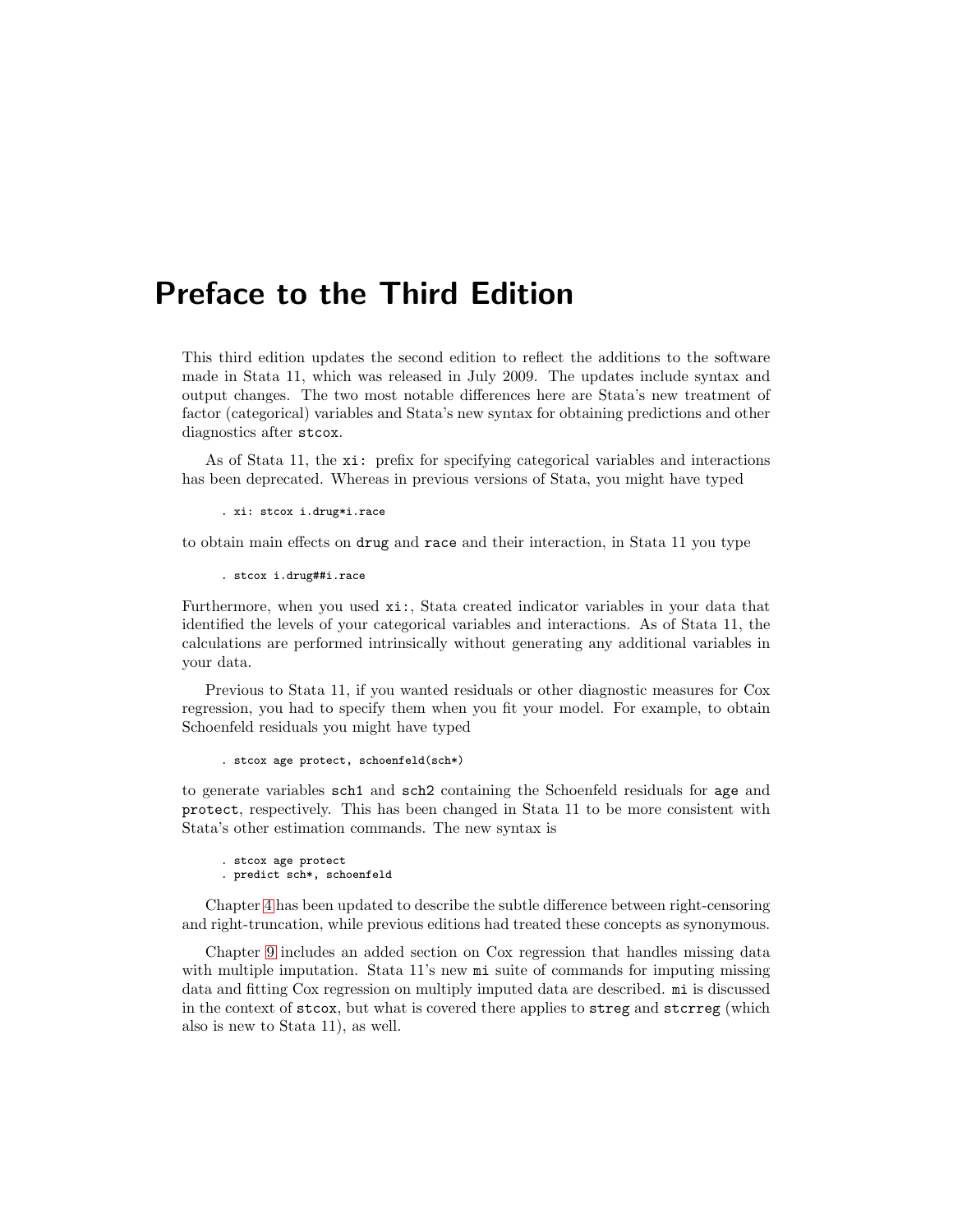Chapter 11 includes added discussion of three new diagnostic measures after Cox regression. These measures are supported in Stata 11: DFBETA measures of influence, LMAX values, and likelihood displacement values. In previous editions, DFBETAs were discussed, but they required manual calculation.

Chapter 17 is new and describes methods for dealing with competing risks, where competing failure events impede one's ability to observe the failure event of interest. Discussion focuses around the estimation of cause-specific hazards and of cumulative incidence functions. The new stcrreg command for fitting competing-risks regression models is introduced.

July 2010 William W. Gould

College Station, Texas Mario A. Cleves Roberto G. Gutierrez Yulia V. Marchenko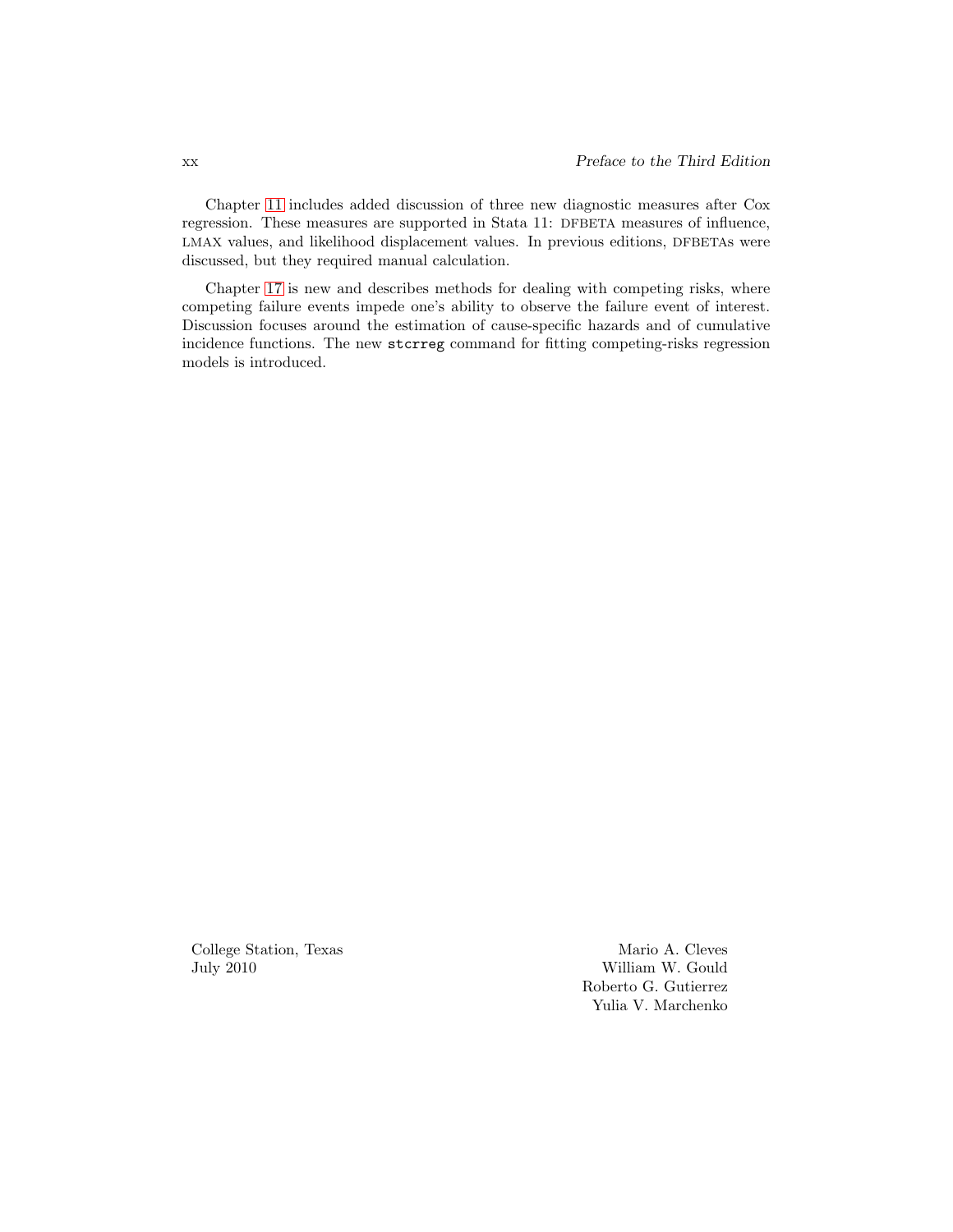## Preface to the Second Edition

This second edition updates the revised edition (revised to support Stata 8) to reflect Stata 9, which was released in April 2005, and Stata 10, which was released in June 2007. The updates include the syntax and output changes that took place in both versions. For example, as of Stata 9 the estat phtest command replaces the old stphtest command for computing tests and graphs for examining the validity of the proportional-hazards assumption. As of Stata 10, all st commands (as well as other Stata commands) accept option  $\text{vec}(vctype)$ . The old robust and cluster( $varmame$ ) options are replaced with vce(robust) and vce(cluster varname). Most output changes are cosmetic. There are slight differences in the results from streg, distribution(gamma), which has been improved to increase speed and accuracy.

Chapter 8 includes a new section on nonparametric estimation of median and mean survival times. Other additions are examples of producing Kaplan–Meier curves with at-risk tables and a short discussion of the use of boundary kernels for hazard function estimation.

Stata's facility to handle complex survey designs with survival models is described in chapter 9 in application to the Cox model, and what is described there may also be used with parametric survival models.

Chapter 10 is expanded to include more model-building strategies. The use of fractional polynomials in modeling the log relative-hazard is demonstrated in chapter 10. Chapter 11 includes a description of how fractional polynomials can be used in determining functional relationships, and it also includes an example of using concordance measures to evaluate the predictive accuracy of a Cox model.

Chapter 16 is new and introduces power analysis for survival data. It describes Stata's ability to estimate sample size, power, and effect size for the following survival methods: a two-sample comparison of survivor functions and a test of the effect of a covariate from a Cox model. This chapter also demonstrates ways of obtaining tabular and graphical output of results.

March 2008 William W. Gould

College Station, Texas Mario A. Cleves Roberto G. Gutierrez Yulia V. Marchenko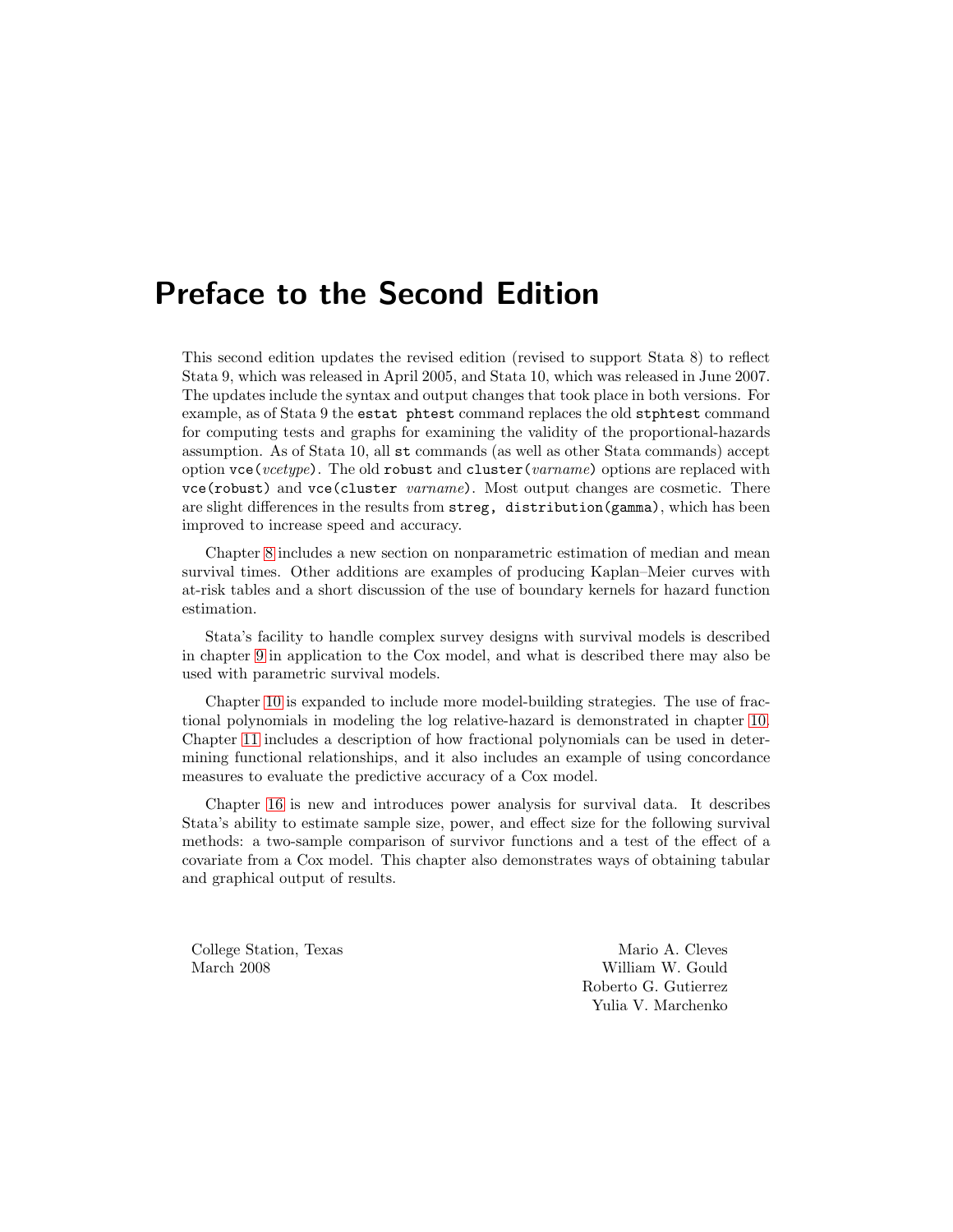(Pages omitted)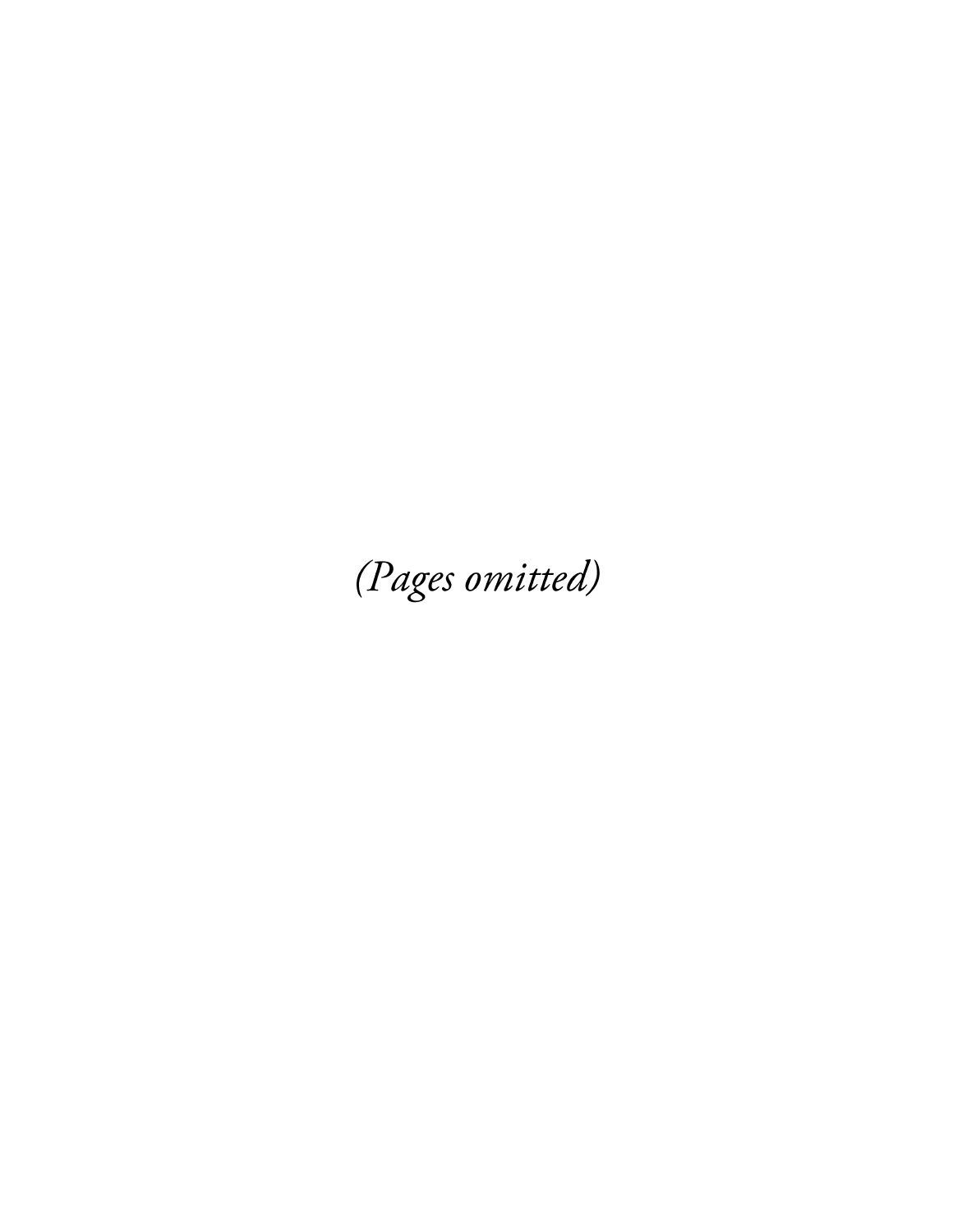# 8 Nonparametric analysis

The previous two chapters served as a tutorial on stset. Once you stset your data, you can use any st survival command, and the nice thing is that you do not have to continually restate the definitions of analysis time, failure, and rules for inclusion.

As previously discussed in chapter 1, the analysis of survival data can take one of three forms—nonparametric, semiparametric, and parametric—all depending on what we are willing to assume about the form of the survivor function and about how the survival experience is affected by covariates.

Nonparametric analysis follows the philosophy of letting the dataset speak for itself and making no assumption about the functional form of the survivor function (and thus no assumption about, for example, the hazard, cumulative hazard). The effects of covariates are not modeled, either—the comparison of the survival experience is done at a qualitative level across the values of the covariates.

Most of Stata's nonparametric survival analysis is performed via the sts command, which calculates estimates, saves estimates as data, draws graphs, and performs tests, among other things; see [ST] sts.

## 8.1 Inadequacies of standard univariate methods

Before we proceed, however, we must discuss briefly the reasons that the typical preliminary data analysis tools do not translate well into the survival analysis paradigm. For example, the most basic of analyses would be one that analyzed the mean time to failure or the median time to failure. Let us use the hip-fracture dataset, which we stset at the end of chapter 7: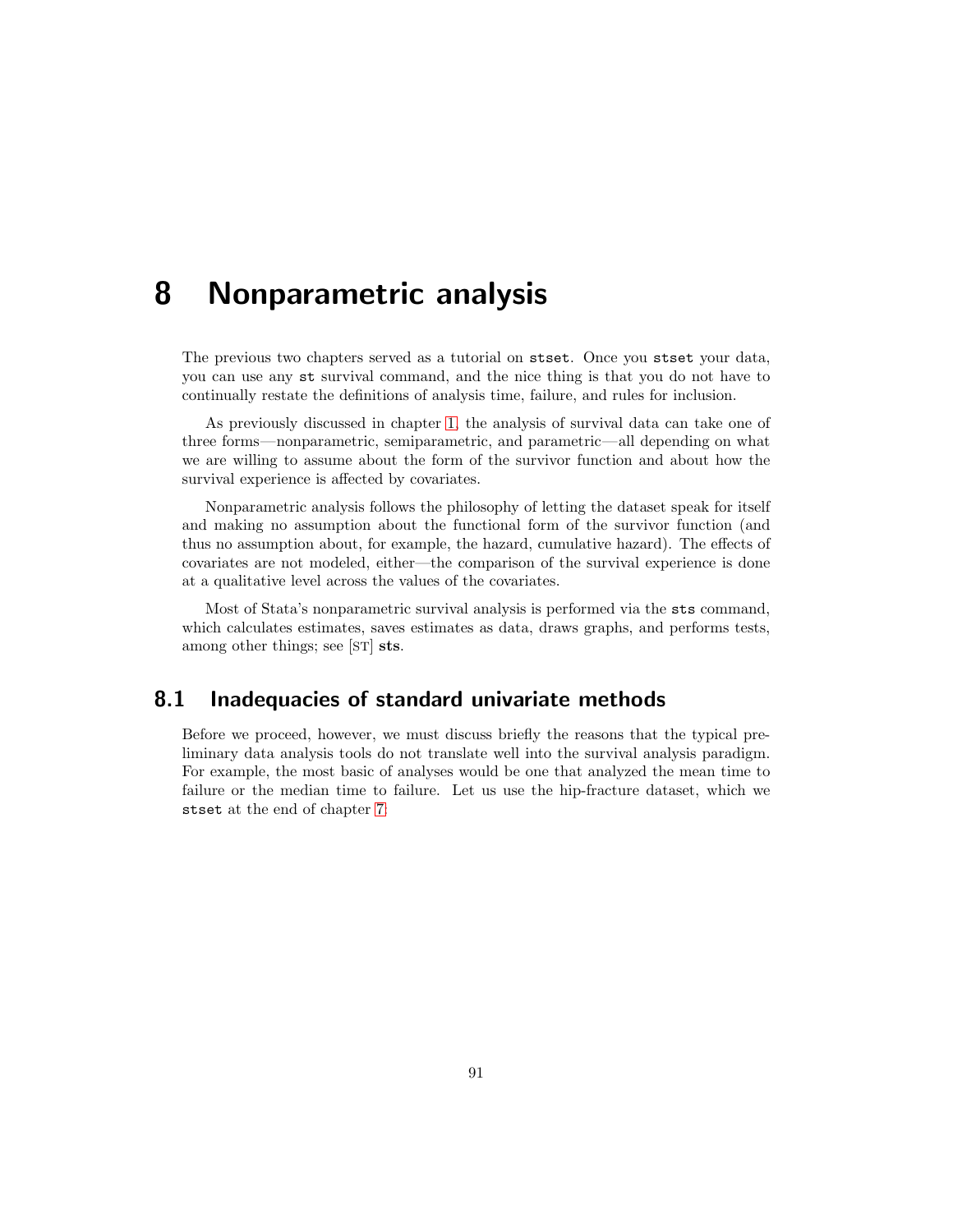|  | . use http://www.stata-press.com/data/cggm3/hip2 |  |  |
|--|--------------------------------------------------|--|--|
|  |                                                  |  |  |

(hip fracture study)

. list id \_t0 \_t fracture protect age calcium if 20<=id & id<=22, sepby(id)

|     | id | $-t0$ | $-t$ | fracture | protect  | age | calcium |
|-----|----|-------|------|----------|----------|-----|---------|
| 32. | 20 | 0     | 5    | $\Omega$ | 0        | 67  | 11.19   |
| 33. | 20 | 5     | 15   | $\Omega$ | $\Omega$ | 67  | 10.68   |
| 34. | 20 | 15    | 23   | 1        | $\Omega$ | 67  | 10.46   |
| 35. | 21 | 0     | 5    | $\Omega$ | 1        | 82  | 8.97    |
| 36. | 21 | 5     | 6    | 1        | 1        | 82  | 7.25    |
| 37. | 22 | 0     | 5    | $\Omega$ | 1        | 80  | 7.98    |
| 38. | 22 | 5     | 6    | 0        | 1        | 80  | 9.65    |

Putting aside for now the possible effects of the covariates, if we were interested in estimating the population mean time to failure, we might be tempted to use the standard tools such as

| . ci _t  |     |         |           |                      |          |  |  |  |
|----------|-----|---------|-----------|----------------------|----------|--|--|--|
| Variable | Obs | Mean    | Std. Err. | [95% Conf. Interval] |          |  |  |  |
|          | 106 | 11.5283 | .8237498  | 9.894958             | 13.16165 |  |  |  |

We might quickly realize that this is not what we want because there are multiple records for each individual. We could just consider those values of  $\pm$  corresponding to the last record for each individual,

| . sort id _t                  |                 |      |           |                      |          |  |  |  |
|-------------------------------|-----------------|------|-----------|----------------------|----------|--|--|--|
| . by id: gen last = $_n == N$ |                 |      |           |                      |          |  |  |  |
|                               | . ci _t if last |      |           |                      |          |  |  |  |
| Variable                      | Obs             | Mean | Std. Err. | [95% Conf. Interval] |          |  |  |  |
| $-t$                          | 48              | 15.5 | 1.480368  | 12.52188             | 18.47812 |  |  |  |

and we now have a mean based on 48 observations (one for each subject). This will not serve, however, because t does not always correspond to failure time—some times in our data are censored, meaning that the failure time in these cases is known only to be greater than  $\pm$ . As such, the estimate of the mean is biased downward.

Dropping the censored observations and redoing the analysis will not help. Consider an extreme case of a dataset with just one censored observation and assume the observation is censored at time 0.1, long before the first failure. For all you know, had that subject not been censored, the failure might have occurred long after the last failure in the data and thus had a large effect on the mean. Wherever the censored observation is located in the data, we can repeat that argument, and so, in the presence of censoring, obtaining estimates of the mean survival time calculated in the standard way is simply not possible.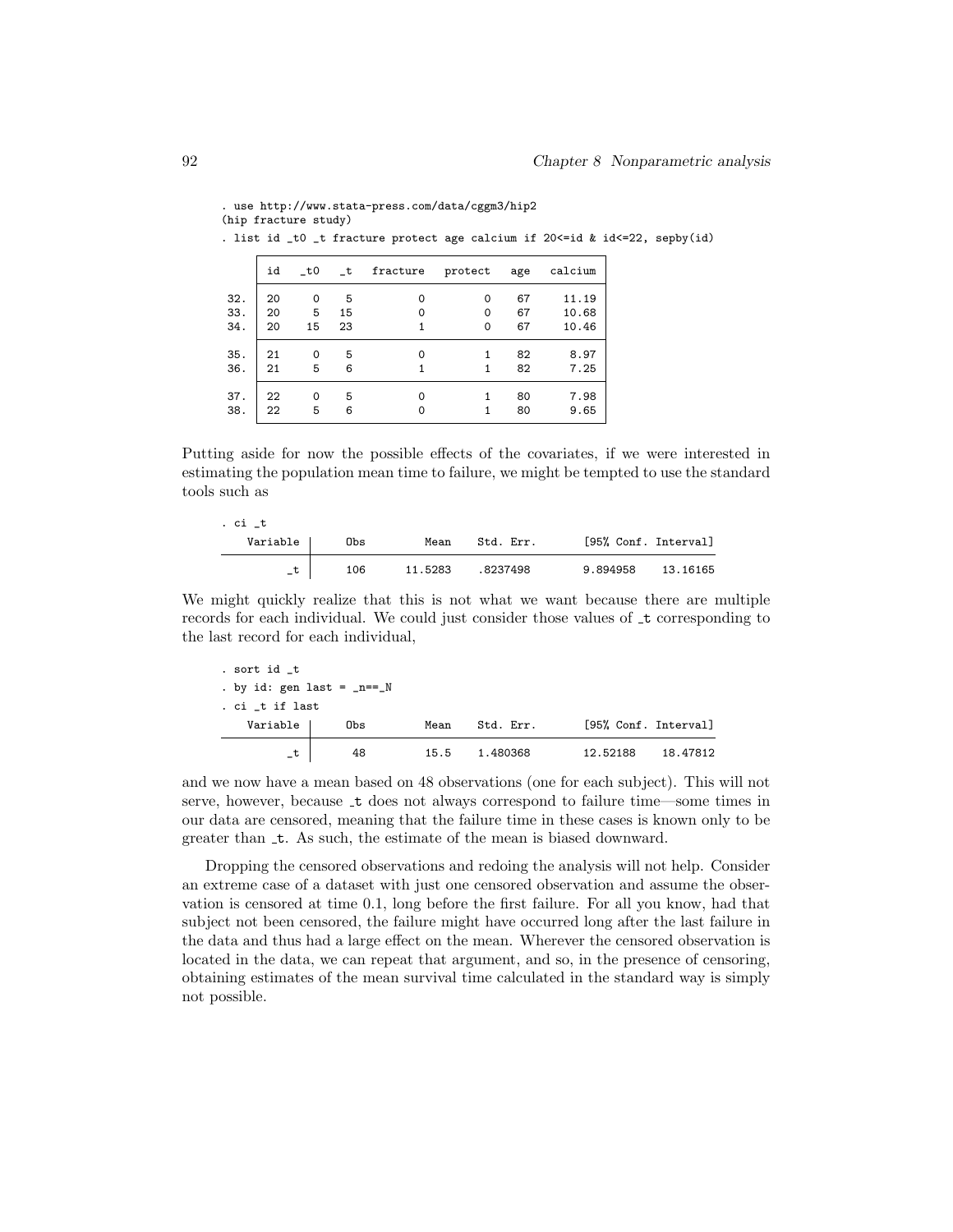Estimates of the median survival time are similarly not possible to obtain using standard nonsurvival tools. The standard way of calculating the median is to order the observations and to report the middle one as the median. In the presence of censoring, that ordering is impossible to ascertain. (The modern way of calculating the median is to turn to the calculation of survival probabilities and find the point at which the survival probability is 0.5. See section 8.5.)

Thus even the most simple analysis—never mind the more complicated regression models—will break down when applied to survival data. Also there are even more issues related to survival data—truncation, for example—that would only further complicate the estimation.

Instead, survival analysis is a field of its own. Given the nature of the role that time plays in the analysis, much focus is given to the functions that characterize the distribution of the survival time: the hazard function, the cumulative hazard function, and the survivor function being the most common ways to describe the distribution. Much of survival analysis is concerned with the estimation of and inference for these functions of time.

## 8.2 The Kaplan–Meier estimator

## 8.2.1 Calculation

The estimator of Kaplan and Meier (1958) is a nonparametric estimate of the survivor function  $S(t)$ , which is the probability of survival past time t or, equivalently, the probability of failing after t. For a dataset with observed failure times,  $t_1, \ldots, t_k$ , where  $k$  is the number of distinct failure times observed in the data, the Kaplan–Meier estimate [also known as the product limit estimate of  $S(t)$ ] at any time t is given by

$$
\widehat{S}(t) = \prod_{j|t_j \le t} \left( \frac{n_j - d_j}{n_j} \right) \tag{8.1}
$$

where  $n_j$  is the number of individuals at risk at time  $t_j$  and  $d_j$  is the number of failures at time  $t_i$ . The product is over all observed failure times less than or equal to t.

How does this estimator work? Consider the hypothetical dataset of subjects given in the usual format,

| t | failed |
|---|--------|
| 2 | 1      |
| 4 | 1      |
| 4 | 1      |
| 5 | 0      |
| 7 | 1      |
| 8 | C      |
|   |        |

and form a table that summarizes what happens at each time in our data (whether a failure time or a censored time):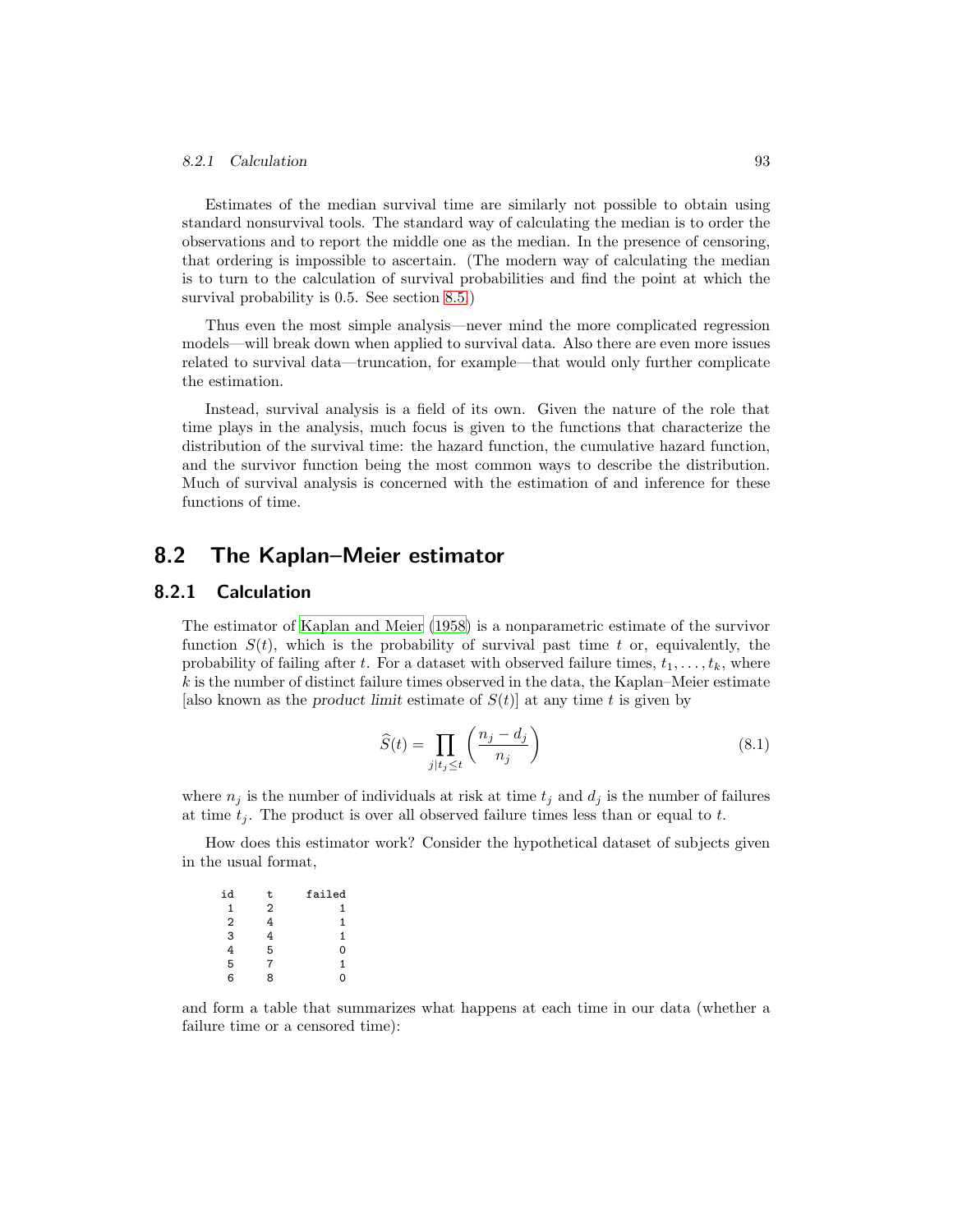| t. |  | No. at risk No. failed No. censored |
|----|--|-------------------------------------|
|    |  |                                     |
|    |  |                                     |
|    |  |                                     |
|    |  |                                     |
|    |  |                                     |

At  $t = 2$ , the earliest time in our data, all six subjects were at risk, but at that instant, only one failed ( $id==1$ ). At the next time,  $t = 4$ , five subjects were at risk, but at that instant, two failed. At  $t = 5$ , three subjects were left, and no one failed, but one subject was censored. This left us with two subjects at  $t = 7$ , of which one failed. Finally, at  $t = 8$ , we had one subject left at risk, and this subject was censored at that time.

Now we ask the following:

- What is the probability of survival beyond  $t = 2$ , the earliest time in our data? Because five of the six subjects survived beyond this point, the estimate is 5/6.
- What is the probability of survival beyond  $t = 4$  given survival right up to  $t = 4$ ? Because we had five subjects at risk at  $t = 4$ , and two failed, we estimate this probability to be 3/5.
- What is the probability of survival beyond  $t = 5$  given survival right up to  $t = 5$ ? Because three subjects were at risk, and no one failed, the probability estimate is  $3/3 = 1$ .

and so on. We can now augment our table with these component probabilities (calling them  $p$ :

| t. |  | No. at risk No. failed No. censored |  |
|----|--|-------------------------------------|--|
|    |  |                                     |  |
|    |  |                                     |  |
| 5  |  |                                     |  |
|    |  |                                     |  |
|    |  |                                     |  |

- The first value of p,  $5/6$ , is the probability of survival beyond  $t = 2$ .
- The second value,  $3/5$ , is the (conditional) probability of survival beyond  $t = 4$ given survival up until  $t = 4$ , which in these data is the same as survival beyond  $t = 4$  given survival beyond  $t = 2$ . Thus unconditionally, the probability of survival beyond  $t = 4$  is  $(5/6)(3/5) = 1/2$ .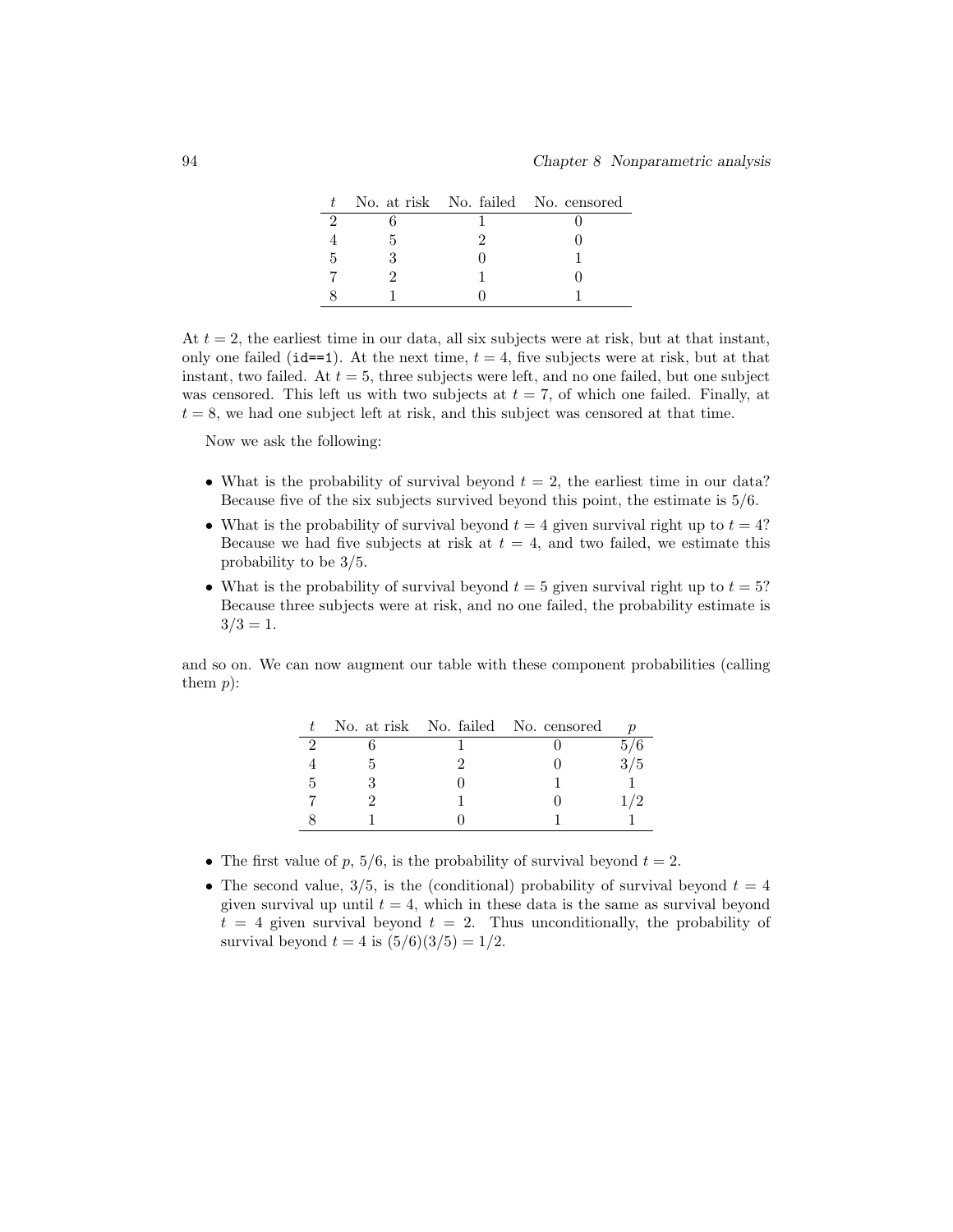#### 8.2.1 Calculation 95

• The third value, 1, is the conditional probability of survival beyond  $t = 5$  given survival up until  $t = 5$ , which in these data is the same as survival beyond  $t = 5$ given survival beyond  $t = 4$ . Unconditionally, the probability of survival beyond  $t = 5$  is thus equal to  $(1/2)(1) = 1/2$ .

Thus the Kaplan–Meier estimate is the running product of the values of p that we have previously calculated, and we can add it to our table.

|   |   | $t$ No. at risk No. failed No. censored $p$ | S(t)        |
|---|---|---------------------------------------------|-------------|
|   |   |                                             | $5/6$ $5/6$ |
|   | 5 |                                             | $3/5$ $1/2$ |
| 5 |   |                                             | $1 \t1/2$   |
|   |   |                                             | $1/2$ $1/4$ |
|   |   |                                             | 1/4         |

Because the Kaplan–Meier estimate in (8.1) operates only on observed failure times (and not at censoring times), the net effect is simply to ignore the cases where  $p = 1$  in calculating our product; ignoring these changes nothing.

In Stata, the Kaplan–Meier estimate is obtained using the sts list command, which gives a table similar to the one we constructed:

| . clear                                                      |                                              |              |              |        |                      |                  |        |                    |
|--------------------------------------------------------------|----------------------------------------------|--------------|--------------|--------|----------------------|------------------|--------|--------------------|
|                                                              | . input id time failed                       |              |              |        |                      |                  |        |                    |
| 1.121<br>2.241<br>3.341<br>4.450<br>5.571<br>6.680<br>7. end | id                                           | time         |              | failed |                      |                  |        |                    |
|                                                              | . stset time, fail(failed)                   |              |              |        |                      |                  |        |                    |
|                                                              | ( <i>output omitted</i> )                    |              |              |        |                      |                  |        |                    |
| . sts list                                                   |                                              |              |              |        |                      |                  |        |                    |
|                                                              | failure _d: failed<br>analysis time _t: time |              |              |        |                      |                  |        |                    |
| Time                                                         | Beg.<br>Total                                | Fail         | Net<br>Lost  |        | Survivor<br>Function | Std.<br>Error    |        | $[95%$ Conf. Int.] |
| $\overline{2}$                                               | 6                                            | 1            | 0            |        |                      |                  | 0.2731 |                    |
| 4                                                            | 5                                            | 2            | 0            |        | 0.8333<br>0.5000     | 0.1521<br>0.2041 | 0.1109 | 0.9747<br>0.8037   |
| 5                                                            | 3                                            | 0            | 1            |        | 0.5000               | 0.2041           | 0.1109 | 0.8037             |
| 7                                                            | $\overline{2}$                               | $\mathbf{1}$ | 0            |        | 0.2500               | 0.2041           | 0.0123 | 0.6459             |
| 8                                                            | $\mathbf{1}$                                 | $\mathbf 0$  | $\mathbf{1}$ |        | 0.2500               | 0.2041           | 0.0123 | 0.6459             |
|                                                              |                                              |              |              |        |                      |                  |        |                    |

The column "Beg. Total" is what we called "No. at risk" in our table; the column "Fail" is "No. failed"; and the column "Net lost" is related to our "No. censored" column but is modified to handle delayed entry (see sec. 8.2.3).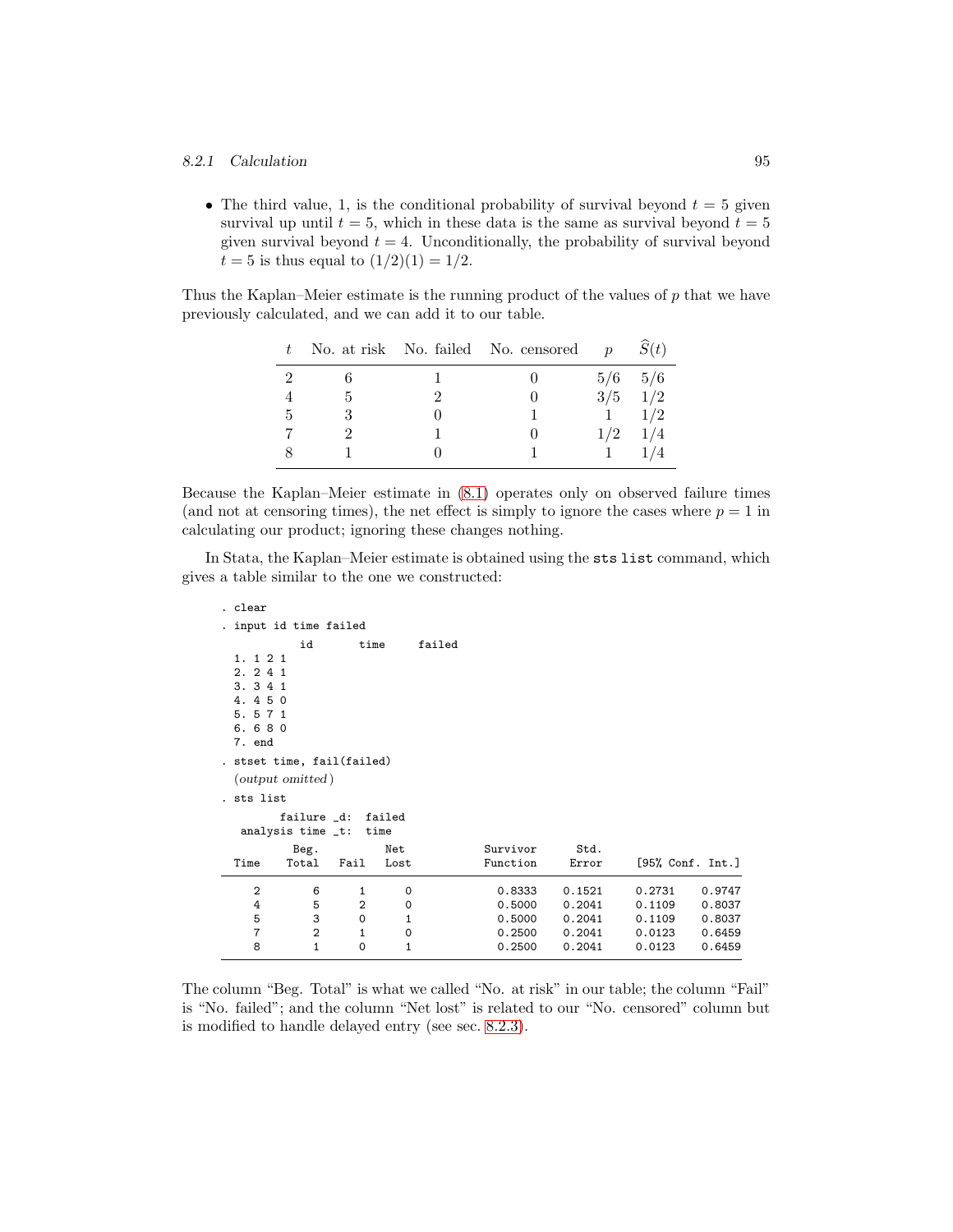The standard error reported for the Kaplan–Meier estimate is that given by Greenwood's (1926) formula:

$$
\widehat{\text{Var}}\{\widehat{S}(t)\} = \widehat{S}^2(t) \sum_{j|t_j \le t} \frac{d_j}{n_j(n_j - d_j)}\tag{8.2}
$$

These standard errors, however, are not used for confidence intervals. Instead, the asymptotic variance of  $\ln\{-\ln S(t)\},\$ 

$$
\widehat{\sigma}^2(t) = \frac{\sum \frac{d_j}{n_j(n_j - d_j)}}{\left\{\sum \ln\left(\frac{n_j - d_j}{d_j}\right)\right\}^2}
$$

is used, where the sums are calculated over j such that  $t_j \leq t$  (Kalbfleisch and Prentice 2002, 18). The confidence bounds are then calculated as  $S(t)$  raised to the power  $\exp{\{\pm z_{\alpha/2}\hat{\sigma}(t)\}}$ , where  $z_{\alpha/2}$  is the  $(1-\alpha/2)$  quantile of the standard normal distribution.

## 8.2.2 Censoring

When censoring occurs at some time other than an observed failure time, for a different subject the effect is simply that the censored subjects are dropped from the "No. at risk" total without processing the censored subject as having failed. However, when some subjects are censored at the same time that others fail, we need to be a bit careful about how we order the censorings and failures. When we went through the calculations of the Kaplan–Meier estimate in section 8.2.1, we did so without explaining this point, yet be assured that we were following some convention.

The Stata convention for handling a censoring that happens at the same time as a failure is to assume that the failure occurred before the censoring, and in fact, all Stata's st commands follow this rule. In chapter 7, we defined a time span based on the stset variables  $\text{\texttt{t0}}$  and  $\text{\texttt{t}}$  to be the interval  $(t_0, t]$ , which is open at the left endpoint and closed at the right endpoint. Therefore, if we apply this definition of a time span, then any record shown to be censored at the end of this span can be thought of as instead being censored at some time  $t+\epsilon$  for an arbitrarily small  $\epsilon$ . The subject can fail at time t, but if the subject is censored, then Stata assumes that the censoring took place just a little bit later; thus failures occur before censorings.

This is how Stata handles this issue, but there is nothing wrong with the convention that handles censorings as occurring before failures when they appear to happen concurrently. One can force Stata to look at things this way by subtracting a small number from the time variable in your data for those records that are censored, and most of the time the number may be chosen small enough as to not otherwise affect the analysis.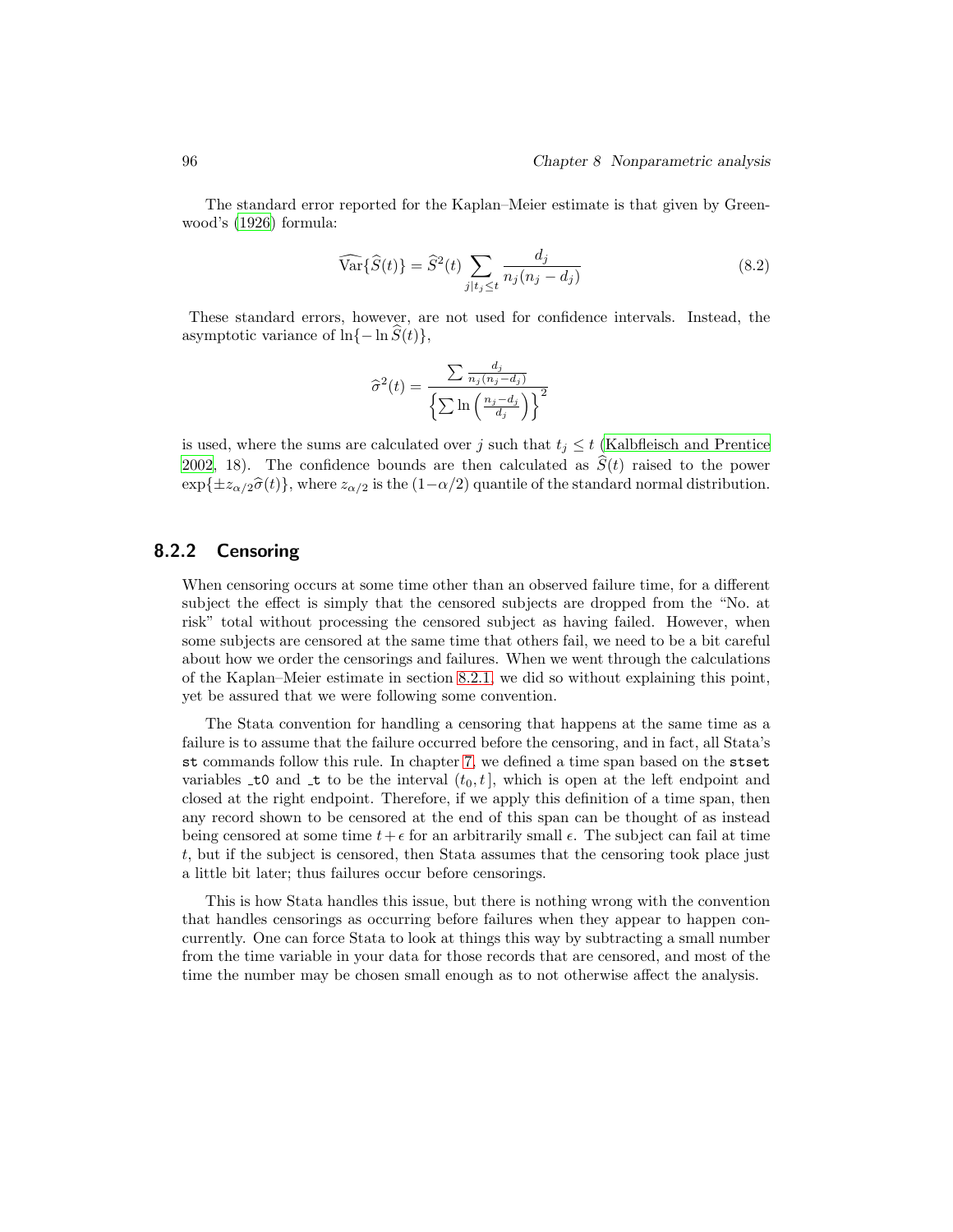#### ❑ Technical note

If you force Stata to treat censorings as occurring before failures, be sure to modify the time variable in your data and not the  $\pm$  variable that stset has created. In general, manually changing the values of the stset variables  $\pm 0$ ,  $\pm$ ,  $\pm$ ,  $\pm$ , and  $\pm$ st is dangerous because these variables have relations to your variables, and some of the data-management st commands exploit that relationship.

Thus instead of using a command such as

```
. replace _t = _t - 0.0001 if _d == 0
```
use

```
. replace time = time - 0.0001 if failed == 0. stset time, failure(failed)
```
Better yet, use

. replace time = time -  $0.0001$  if failed == 0 . stset

because stset will remember the details of how you previously set your data and will apply these same settings to the modified data.

❑

#### 8.2.3 Left-truncation (delayed entry)

Left-truncation refers to subjects who do not come under observation until after they are at risk. By the time you begin observing this subject, they have already survived for some time, and you are observing them only because they did not fail during that time.

At one level, such observations cause no problems with the Kaplan–Meier calculation. In  $(8.1)$ ,  $n_j$  is the number of subjects at risk (eligible to fail), and this number needs to take into account that subjects are not at risk of failing until they come under observation. When they enter, we simply increase  $n_i$  to reflect this fact.

For example, if you have the following data (subject 6 enters at  $t_0 = 4$  and is censored at  $t = 7$ ,

| id | t0 | t1 | failed |
|----|----|----|--------|
| 1  | 0  | 2  | 1      |
| 2  | 0  | 4  | 1      |
| 3  | 0  | 4  | 1      |
| 4  | 0  | 5  | 0      |
| 5  | 0  | 7  | 1      |
| 6  | 4  | 7  | 0      |
| 7  | O  | Զ  | O      |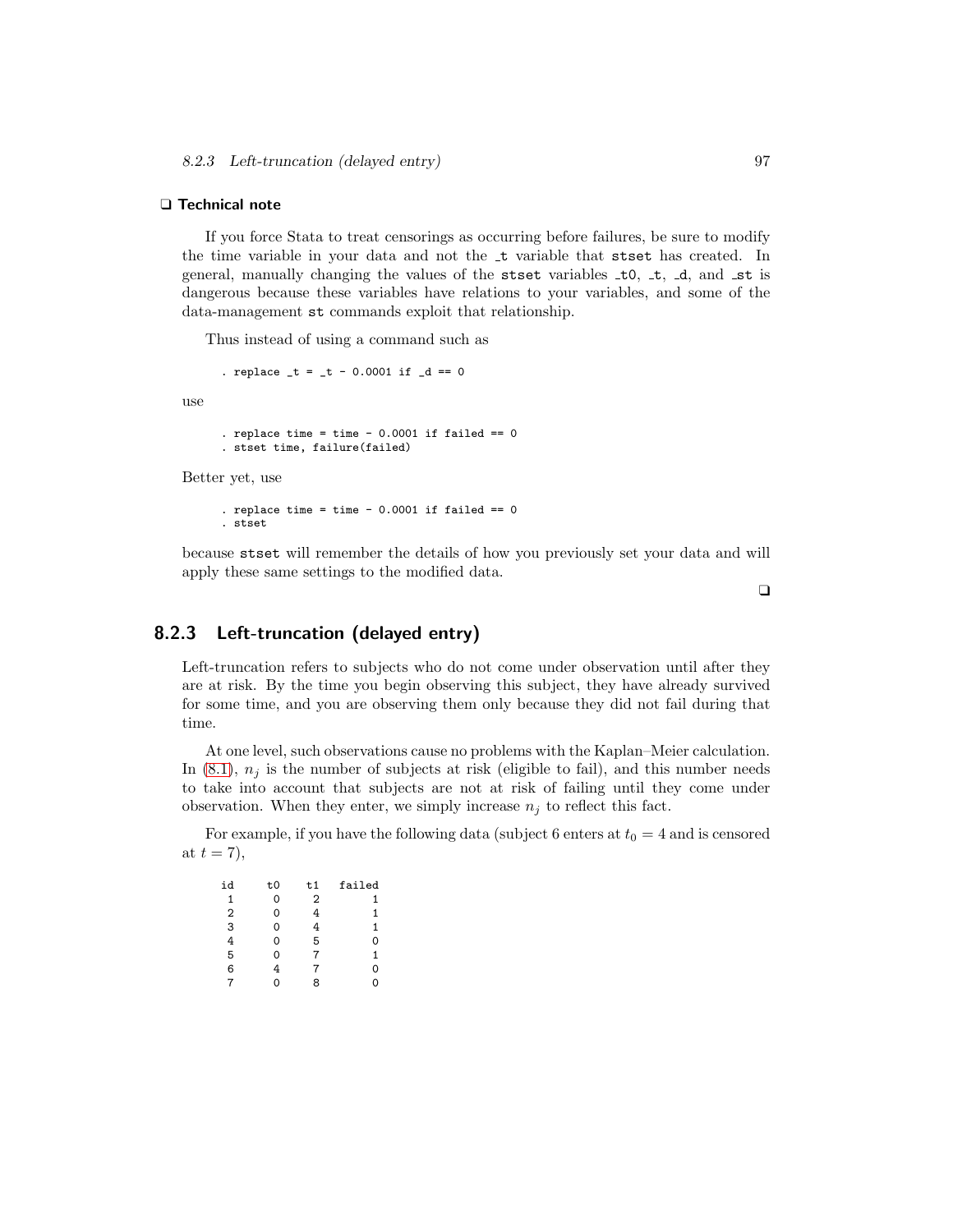then the risk-group table is

|   |  | t No. at risk No. failed No. censored No. added |  |
|---|--|-------------------------------------------------|--|
|   |  |                                                 |  |
|   |  |                                                 |  |
| 5 |  |                                                 |  |
|   |  |                                                 |  |
|   |  |                                                 |  |

and now it is just a matter of making the Kaplan–Meier calculations based on how many are in the "No. at risk" and "No. failed" columns. We will let Stata do the work:

| . clear                        |                                          |                |              |       |          |        |        |                    |
|--------------------------------|------------------------------------------|----------------|--------------|-------|----------|--------|--------|--------------------|
|                                | . input id time0 time1 failed            |                |              |       |          |        |        |                    |
|                                | id                                       |                | time0        | time1 | failed   |        |        |                    |
| 1.<br>$\overline{\phantom{0}}$ | $\mathbf 0$                              | 2              | $\mathbf{1}$ |       |          |        |        |                    |
| 2.<br>$\overline{2}$           | 0                                        | 4              | 1            |       |          |        |        |                    |
| 3.<br>3                        | 0                                        | 4              | $\mathbf{1}$ |       |          |        |        |                    |
| 4.<br>4                        | 0                                        | 5              | 0            |       |          |        |        |                    |
| 5.<br>5                        | $\mathbf 0$                              | $\overline{7}$ | 1            |       |          |        |        |                    |
| 6.<br>6                        | 4                                        | $\overline{7}$ | 0            |       |          |        |        |                    |
| 7.<br>$\overline{7}$           | $\mathbf 0$                              | 8              | 0            |       |          |        |        |                    |
| 8. end                         |                                          |                |              |       |          |        |        |                    |
|                                | . stset time1, fail(failed) time0(time0) |                |              |       |          |        |        |                    |
|                                | ( <i>output omitted</i> )                |                |              |       |          |        |        |                    |
| . sts list                     |                                          |                |              |       |          |        |        |                    |
|                                | failure _d: failed                       |                |              |       |          |        |        |                    |
|                                | analysis time _t: time1                  |                |              |       |          |        |        |                    |
|                                | Beg.                                     |                | Net          |       | Survivor | Std.   |        |                    |
| Time                           | Total                                    | Fail           | Lost         |       | Function | Error  |        | $[95%$ Conf. Int.] |
| $\overline{2}$                 | 6                                        | $\mathbf{1}$   | 0            |       | 0.8333   | 0.1521 | 0.2731 | 0.9747             |
| 4                              | 5                                        | $\overline{2}$ | $-1$         |       | 0.5000   | 0.2041 | 0.1109 | 0.8037             |
| 5                              | 4                                        | 0              | 1            |       | 0.5000   | 0.2041 | 0.1109 | 0.8037             |
| 7                              | 3                                        | $\mathbf{1}$   | 1            |       | 0.3333   | 0.1925 | 0.0461 | 0.6756             |
| 8                              | 1                                        | 0              | 1            |       | 0.3333   | 0.1925 | 0.0461 | 0.6756             |
|                                |                                          |                |              |       |          |        |        |                    |

Notice how Stata listed the delayed entry at  $t = 4$ : "Net Lost" is -1. To conserve columns, rather than listing censorings and entries separately, Stata combines them into one column containing censorings-minus-entries and labels that column as "Net Lost".

There is a level at which delayed entries cause considerable problems. In these entries' presence, the Kaplan–Meier procedure for calculating the survivor curve can yield absurd results. This happens when some late arrivals enter the study after everyone before them has failed.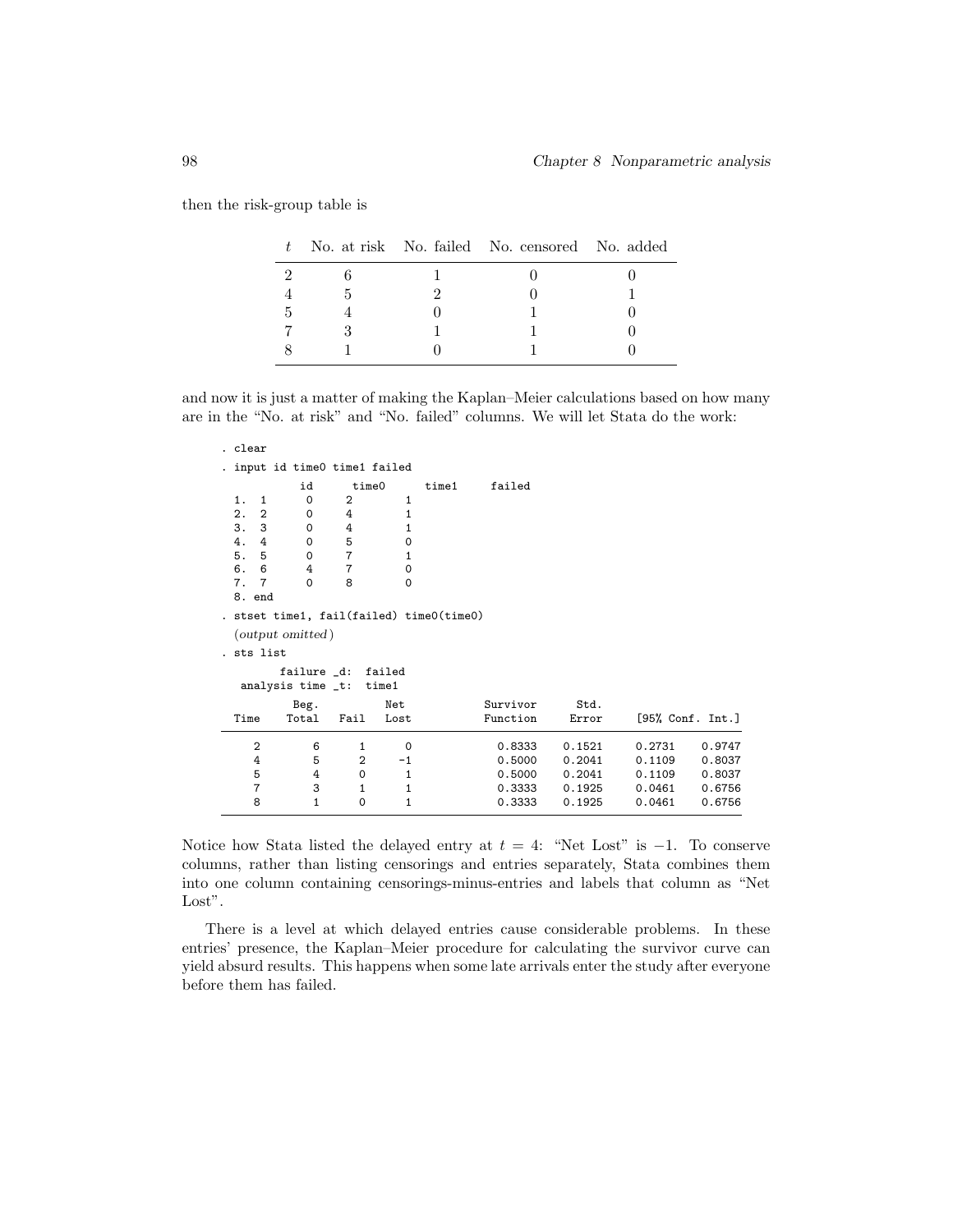| . sts list     |                                        |      |          |          |        |        |                   |
|----------------|----------------------------------------|------|----------|----------|--------|--------|-------------------|
|                | failure _d:<br>analysis time _t: time1 |      | failed   |          |        |        |                   |
|                | Beg.                                   |      | Net      | Survivor | Std.   |        |                   |
| Time           | Total                                  | Fail | Lost     | Function | Error  |        | $[95%$ Conf. Int. |
| $\overline{2}$ | 6                                      |      | $\Omega$ | 0.8333   | 0.1521 | 0.2731 | 0.9747            |
| 4              | 5                                      | 2    | $-1$     | 0.5000   | 0.2041 | 0.1109 | 0.8037            |
| 5              | 4                                      | 0    |          | 0.5000   | 0.2041 | 0.1109 | 0.8037            |
| 7              | 3                                      |      |          | 0.3333   | 0.1925 | 0.0461 | 0.6756            |
| 8              |                                        |      | 0        | 0.0000   |        | ٠      |                   |
| 9              | $\Omega$                               | 0    | $-3$     | 0.0000   | ٠      | ٠      |                   |
| 10             | 3                                      |      | 0        | 0.0000   | ٠      |        |                   |
| 11             | $\overline{2}$                         |      |          | 0.0000   |        |        | ٠                 |

Consider the following output from sts list for such a dataset:

We constructed these data to include three more subjects to enter at  $t = 9$ , after everyone who was previously at risk had failed. At  $t = 8$ ,  $\hat{S}(t)$  has reached zero, never to return. Why does this happen? Note the product form of (8.1). Once a product term of zero (which occurs at  $t = 8$ ) has been introduced, the product is zero, and further multiplication by anything nonzero is pointless. This is a shortcoming of the Kaplan–Meier method, and in section 8.3 we show that there is an alternative.

#### ❑ Technical note

There is one other issue about the Kaplan–Meier estimator regarding delayed entry. When the earliest entry into the study occurs after  $t = 0$ , one may still calculate the Kaplan–Meier estimation, but the interpretation changes. Rather than estimating  $S(t)$ , you are now estimating  $S(t|t_{\min})$ , the probability of surviving past time t given survival to time  $t_{\text{min}}$ , where  $t_{\text{min}}$  is the earliest entry time.

❑

## 8.2.4 Interval-truncation (gaps)

Interval-truncation is really no different from censoring followed by delayed entry. The subject disappears from the risk groups for a while and then reenters. The only issue is making sure that our "No. at risk" calculations reflect this fact, but Stata is up to that.

As with delayed entry, if a subject with a gap reenters after a final failure—meaning that a prior Kaplan–Meier estimate of  $S(t)$  is zero—then all subsequent estimates of  $S(t)$  will also be zero regardless of future activity.

#### 8.2.5 Relationship to the empirical distribution function

The cumulative distribution function is defined as  $F(t) = 1 - S(t)$ , and in fact, by specifying the failure option, you can ask sts list to list the estimate of  $F(t)$ , which is obtained as 1 minus the Kaplan–Meier estimate: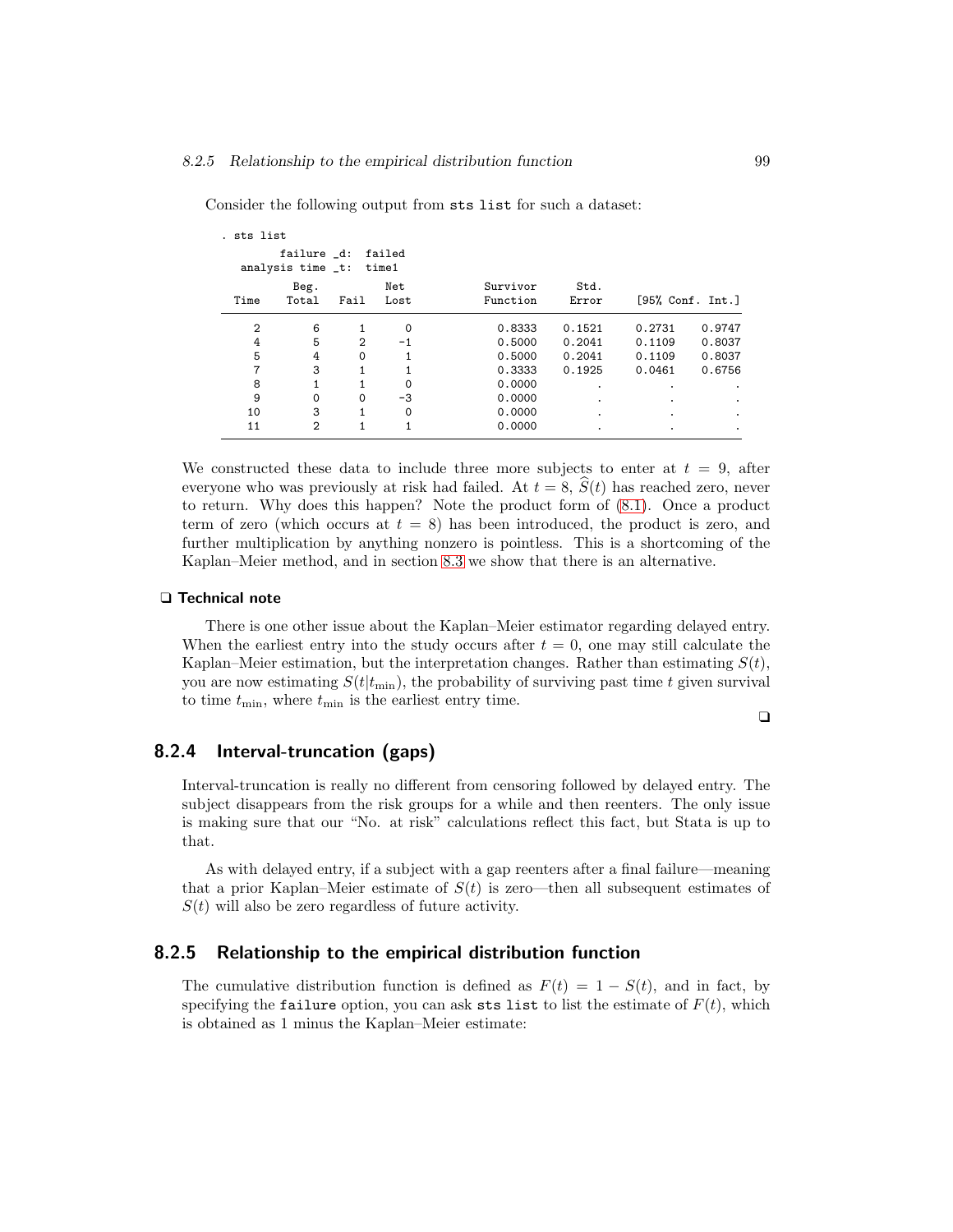| . crear              |                         |                |                               |                                          |          |        |                    |        |
|----------------------|-------------------------|----------------|-------------------------------|------------------------------------------|----------|--------|--------------------|--------|
|                      |                         |                | . input id time0 time1 failed |                                          |          |        |                    |        |
|                      | id                      |                | time0                         | time1                                    | failed   |        |                    |        |
| 1.<br>1              | 0                       | 2              | 1                             |                                          |          |        |                    |        |
| 2.<br>$\overline{2}$ | 0                       | 4              | 1                             |                                          |          |        |                    |        |
| 3.<br>3              | 0                       | 4              | 1                             |                                          |          |        |                    |        |
| 4.<br>4              | 0                       | 5              | $\Omega$                      |                                          |          |        |                    |        |
| 5.<br>5              | 0                       | 7              | 1                             |                                          |          |        |                    |        |
| 6.<br>6              | 4                       | $\overline{7}$ | $\Omega$                      |                                          |          |        |                    |        |
| 7.<br>$\overline{7}$ | 0                       | 8              | $\Omega$                      |                                          |          |        |                    |        |
| 8. end               |                         |                |                               |                                          |          |        |                    |        |
|                      |                         |                |                               | . stset time1, fail(failed) time0(time0) |          |        |                    |        |
|                      | (output omitted)        |                |                               |                                          |          |        |                    |        |
|                      | . sts list, failure     |                |                               |                                          |          |        |                    |        |
|                      | failure _d: failed      |                |                               |                                          |          |        |                    |        |
|                      | analysis time _t: time1 |                |                               |                                          |          |        |                    |        |
|                      | Beg.                    |                | Net                           |                                          | Failure  | Std.   |                    |        |
| Time                 | Total                   | Fail           | Lost                          |                                          | Function | Error  | $[95%$ Conf. Int.] |        |
| 2                    | 6                       | 1              | 0                             |                                          | 0.1667   | 0.1521 | 0.0253             | 0.7269 |
| 4                    | 5                       | $\overline{2}$ | $-1$                          |                                          | 0.5000   | 0.2041 | 0.1963             | 0.8891 |
| 5                    | 4                       | 0              | 1                             |                                          | 0.5000   | 0.2041 | 0.1963             | 0.8891 |
| 7                    | 3                       | 1              | 1                             |                                          | 0.6667   | 0.1925 | 0.3244             | 0.9539 |
| 8                    | 1                       | 0              | 1                             |                                          | 0.6667   | 0.1925 | 0.3244             | 0.9539 |
|                      |                         |                |                               |                                          |          |        |                    |        |

For standard nonsurvival datasets, the empirical distribution function (edf) is defined to be

$$
\widehat{F}_{\text{edf}}(t) = \sum_{j|t_j \le t} n^{-1}
$$

where we have  $j = 1, ..., n$  observations. That is,  $\widehat{F}_{\text{edf}}(t)$  is a step function that increases by  $1/n$  at each observation in the data. Of course,  $F_{\text{edf}}(t)$  has no mechanism to account for censoring, truncation, and gaps, but when none of these exist, it can be shown that

$$
\widehat{S}(t) = 1 - \widehat{F}_{\text{edf}}(t)
$$

where  $\hat{S}(t)$  is the Kaplan–Meier estimate. To demonstrate, consider the following simple dataset, which has no censoring or truncation:

. clear . input t t 1. 1 2. 4 3. 4 4. 5 5. end . stset t (output omitted )

. clear